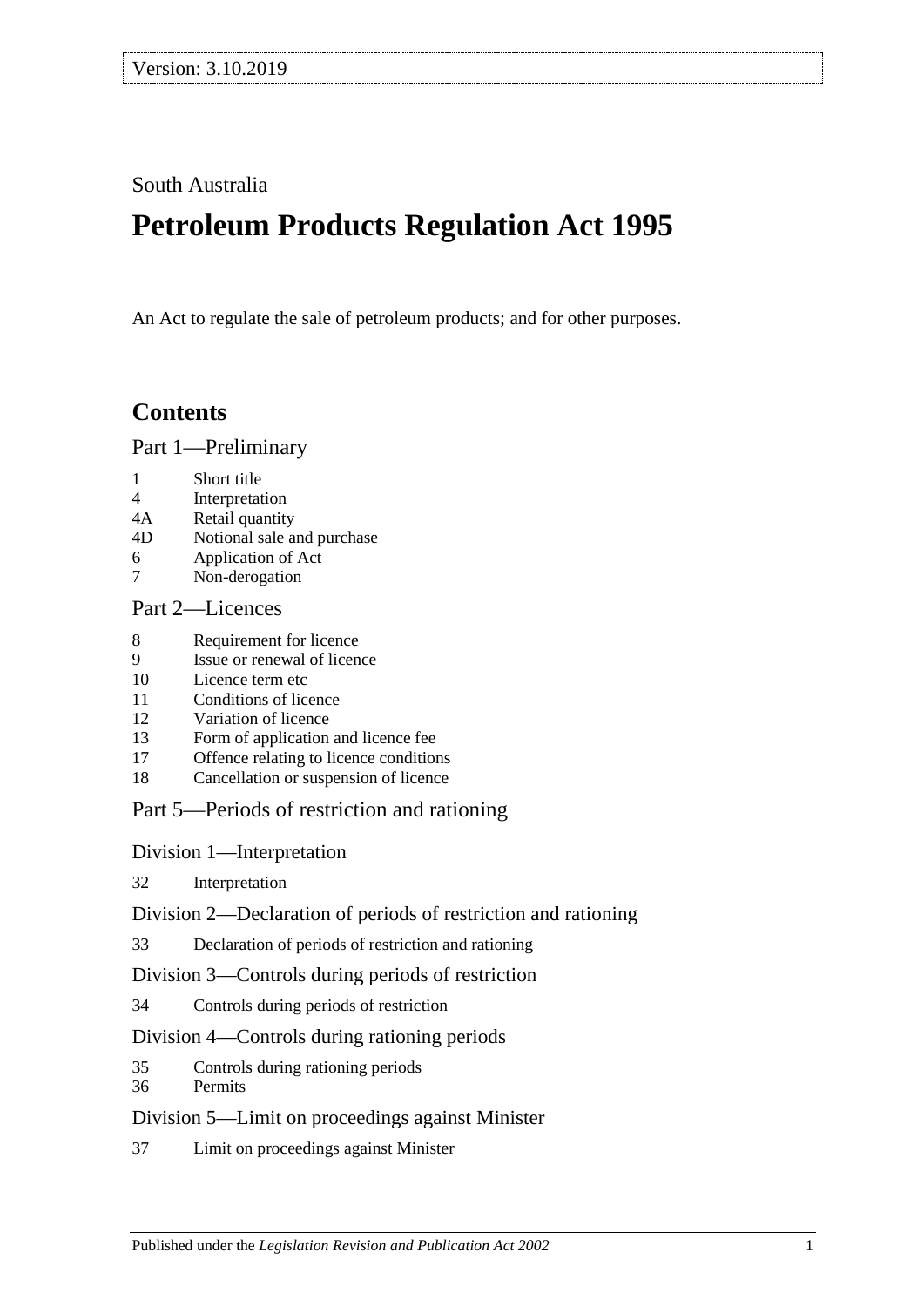#### [Division 6—Conservation of petroleum products](#page-9-2)

- 38 [Publication of desirable principles for conserving petroleum](#page-9-3)<br>39 Special consideration to be given to those living in country a
- [Special consideration to be given to those living in country areas](#page-9-4)

# [Part 8—Authorised officers](#page-10-0)

- 42 [Appointment of authorised officers](#page-10-1)<br>43 Identification of authorised officers
- [Identification of authorised officers](#page-10-2)
- 44 [Powers of authorised officers](#page-10-3)<br>45 Offence to hinder etc authoris
- 45 [Offence to hinder etc authorised officers](#page-11-0)
- 46 [Self-incrimination](#page-12-0)

#### [Part 9—Reviews](#page-12-1)

47 [Reviews](#page-12-2)

#### [Part 11—Miscellaneous](#page-13-0)

- 49 [Delegation](#page-13-1)<br>50 Register
- [Register](#page-13-2)
- 51 [Particulars of dealings with petroleum products](#page-13-3)
- 52 [Records to be kept of bulk transport of petroleum products](#page-14-0)
- 53 [Records to be kept](#page-14-1)
- 53A [Falsely claiming to hold licence or permit etc](#page-14-2)<br>54 False or misleading information
- 54 [False or misleading information](#page-14-3)<br>55 Statutory declarations
- [Statutory declarations](#page-15-0)
- 56 [Confidentiality](#page-15-1)
- 57 [General defence](#page-16-0)
- 60 [Continuing offence](#page-16-1)
- 61 [Prosecutions](#page-16-2)
- 62 [Evidence](#page-17-0)<br>63 Service
- [Service](#page-17-1)
- 64 [Regulations](#page-18-0)

[Legislative history](#page-19-0)

## <span id="page-1-0"></span>**The Parliament of South Australia enacts as follows:**

# **Part 1—Preliminary**

## <span id="page-1-1"></span>**1—Short title**

This Act may be cited as the *Petroleum Products Regulation Act 1995*.

## <span id="page-1-2"></span>**4—Interpretation**

(1) In this Act, unless the contrary intention appears—

*authorised officer* means an authorised officer under [Part 8;](#page-10-0)

*Commissioner* means the person for the time being holding or acting in the position of the Commissioner of State Taxation or a position of Deputy Commissioner of State Taxation and any other person performing any of the duties or functions of the Commissioner of State Taxation or a Deputy Commissioner of State Taxation;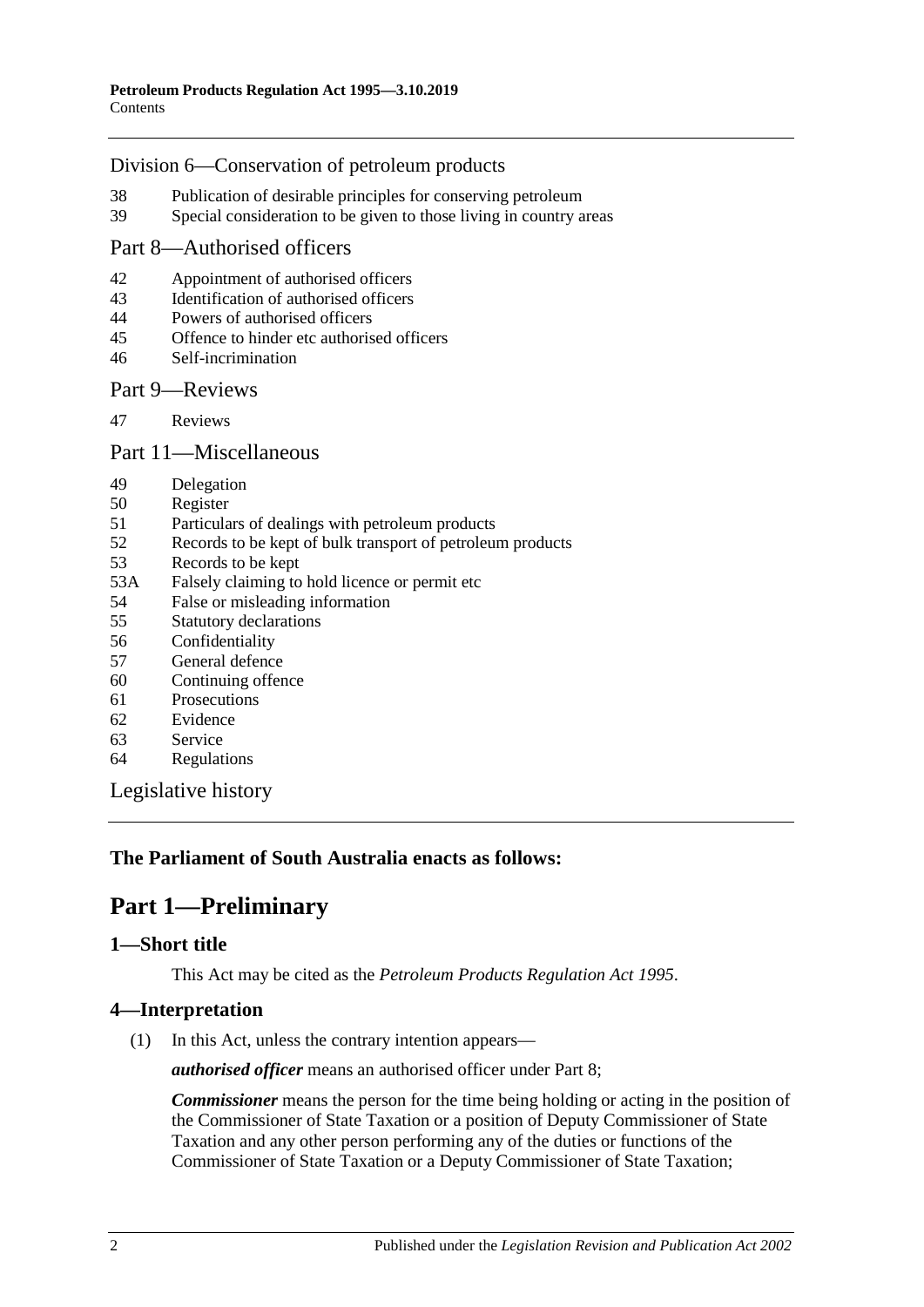*Commonwealth customs duty* means customs duty on petroleum products payable under the *Customs Tariff Act 1995* of the Commonwealth, or other legislation of the Commonwealth prescribed under this Act;

*Commonwealth excise duty* means excise duty on petroleum products payable under the *Excise Tariff Act 1921* of the Commonwealth, or other legislation of the Commonwealth prescribed under this Act;

*condition*, in relation to a licence or permit, includes a limitation or restriction;

*contravention* includes failure to comply with a requirement;

*corresponding law* means a law of another State, or of a Territory, of the Commonwealth declared by regulation to be a corresponding law for the purposes of this Act;

*diesel fuel* means a petroleum or shale product used or capable of being used in propelling a diesel engined road vehicle, but does not include a prescribed substance;

*eligible petroleum products* means petroleum products on which Commonwealth customs or excise duty has been paid or is payable but does not include petroleum products prepared by mixture of a petroleum product on which such duty has been paid or is payable with a petroleum product on which such duty has not been paid nor is payable;

*licence* means a licence under [Part 2;](#page-4-3)

*licensee* means the holder of a licence unde[r Part 2;](#page-4-3)

*liquefied petroleum gas* means a hydrocarbon fluid composed predominantly of any of the following hydrocarbons or mixtures of all or any of them:

- (a) propane  $(C_3H_8)$ ;
- (b) propylene  $(C_3H_6)$ ;
- (c) butane  $(C_4H_{10})$ ;
- (d) butylene  $(C_4H_8)$ ;

*motor spirit* means petrol or other petroleum or shale spirit having a closed-cup flash point of less than 23° Celsius when tested by the Abel method as set out in Part 1 of Australian Standard 2106 "Determination of the Flash Point of Flammable Liquids (Closed Cup)", but does not include—

- (a) solvents; or
- (b) special boiling point spirits; or
- (c) liquefied petroleum gas; or
- (d) any prescribed substance;

*period of restriction* means a period declared by proclamation under [Part 5](#page-6-2) to be a period of restriction (whether or not it is also a rationing period);

*permit* means a permit under [Part 5;](#page-6-2)

*permit holder* means a person to whom a permit is issued under [Part 5;](#page-6-2)

*petroleum product* means—

(a) motor spirit; or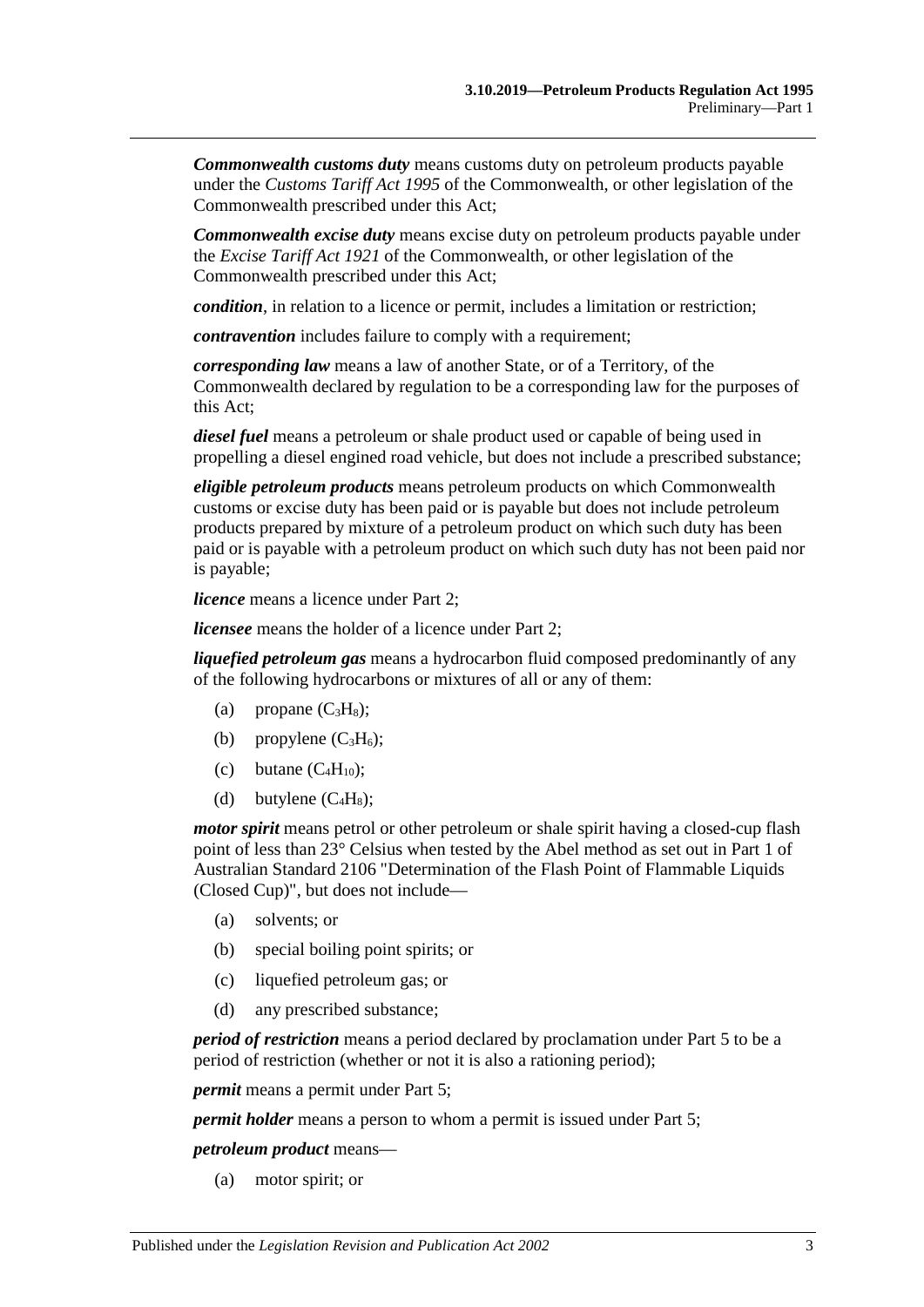- (b) diesel fuel; or
- (c) liquefied petroleum gas; or
- (d) any other substance declared by regulation to be a petroleum product;

*premises* includes any place or vehicle;

*rationed petroleum product* means a petroleum product of a kind declared by proclamation under [Part 5](#page-6-2) to be rationed petroleum products;

*rationing period* means a period of restriction declared by proclamation under [Part 5](#page-6-2) to be a rationing period;

*record* includes any book, document or writing and any other source of information compiled, recorded or stored by computer, microfilm or other process, or in any other manner or by any other means;

*retail licence* means a licence under [Part 2](#page-4-3) that authorises retail sales of petroleum products;

*retail sale* means a sale in a retail quantity for the purposes of use or consumption, and its correlatives and derivatives have corresponding meanings;

*Tribunal* means the South Australian Civil and Administrative Tribunal established under the *[South Australian Civil and Administrative Tribunal Act](http://www.legislation.sa.gov.au/index.aspx?action=legref&type=act&legtitle=South%20Australian%20Civil%20and%20Administrative%20Tribunal%20Act%202013) 2013*;

*unleaded petrol* means petrol that—

- (a) does not contain more than 0.013 grams of lead; and
- (b) does not contain more than 0.0013 grams of phosphorus,

per litre;

*vehicle* includes any kind of aircraft or vessel;

*vending machine* means a machine constructed to dispense petroleum products on the insertion into the machine of money or a token, card, disk or other object;

*wholesale* means a sale other than a retail sale;

*wholesale licence* means a licence under [Part 2](#page-4-3) that authorises the sale of petroleum products by wholesale.

- (2) In this Act, a reference to a Commonwealth Act includes a reference to—
	- (a) that Commonwealth Act as amended and in force for the time being; and
	- (b) an Act enacted in substitution for that Act.

#### <span id="page-3-0"></span>**4A—Retail quantity**

- (1) Subject to this section, for the purposes of this Act *retail quantity* in relation to petroleum products means a quantity not exceeding 3 000 litres or, if some other quantity is prescribed by regulation, that quantity.
- (2) However, a quantity of petroleum products is not a retail quantity unless it is delivered at a fixed site by a metered pump into—
	- (a) a running tank of a vehicle; or
	- (b) a container that has a capacity of less than 250 litres.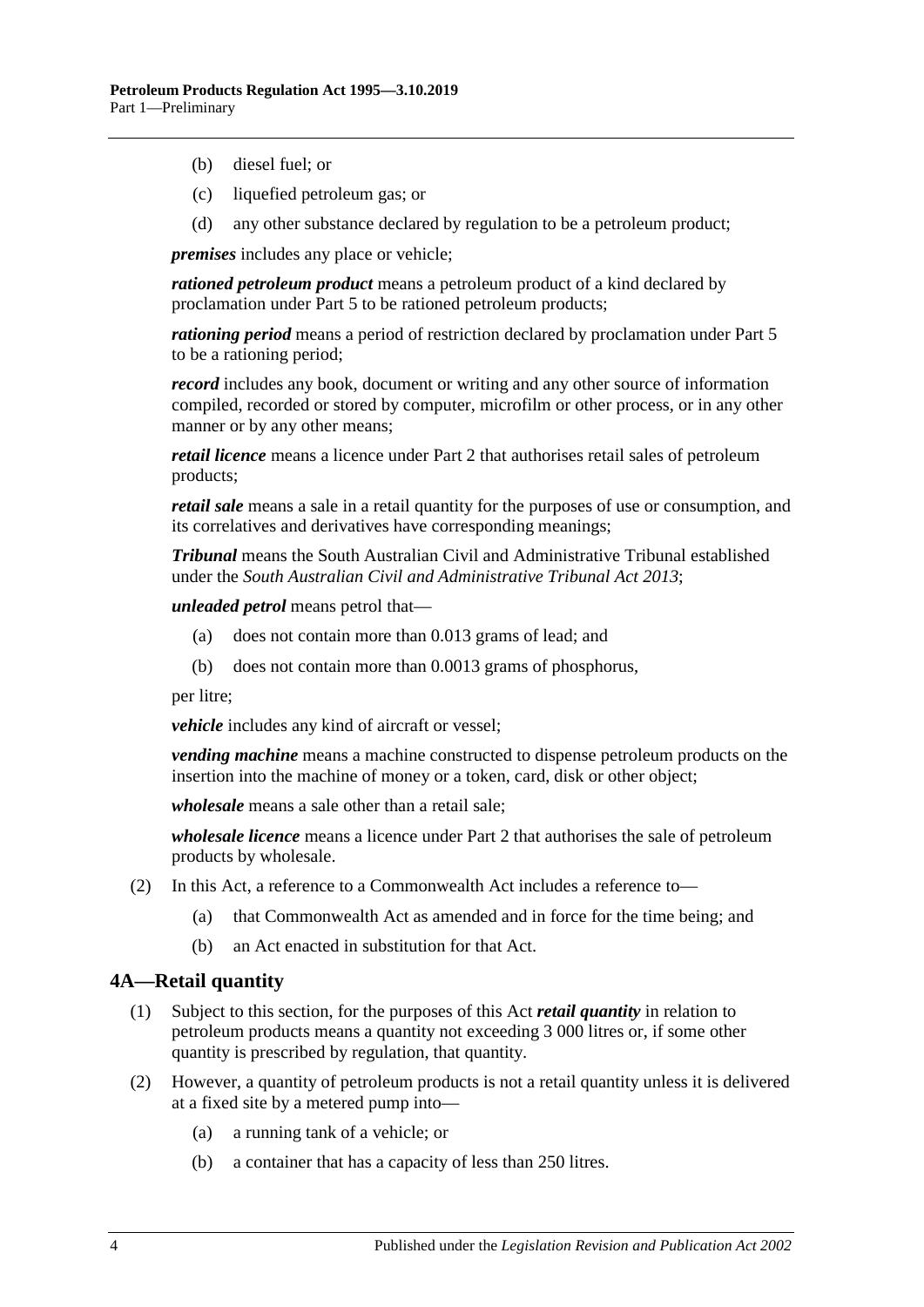(3) The regulations may prescribe different quantities for different types of petroleum products.

### <span id="page-4-0"></span>**4D—Notional sale and purchase**

The regulations may declare that, for the purposes of a specified provision of this Act, a sale and purchase of petroleum products is to be taken to occur in specified circumstances where petroleum products are delivered or allocated for sale or consumption.

#### <span id="page-4-1"></span>**6—Application of Act**

- (1) The Minister may, by notice published in the Gazette—
	- (a) exempt a class of persons or petroleum products from the application of this Act or a specified provision of this Act unconditionally or subject to specified conditions; and
	- (b) vary or revoke a notice under this subsection.
- (2) The Minister may, by notice in writing to a person—
	- (a) exempt the person from the application of this Act or a specified provision of this Act unconditionally or subject to specified conditions; and
	- (b) vary or revoke a notice under this subsection.

#### <span id="page-4-2"></span>**7—Non-derogation**

(1) The provisions of this Act are in addition to and do not derogate from the provisions of any other Act.

# <span id="page-4-3"></span>**Part 2—Licences**

#### <span id="page-4-4"></span>**8—Requirement for licence**

A person must not sell petroleum products by retail sale or wholesale unless authorised to do so under a licence.

Maximum penalty: \$10 000.

#### <span id="page-4-5"></span>**9—Issue or renewal of licence**

- (1) The Minister may, on application by a person, issue or renew, or refuse to issue or renew, a licence under this Act.
- (3) The Minister may, if he or she thinks fit, renew a licence despite the fact that application for renewal of the licence was made after the end of the previous term of the licence.

#### <span id="page-4-6"></span>**10—Licence term etc**

- (2) Subject to this Act, a licence expires on the second anniversary of the date of its issue and may be renewed on application for successive terms of 2 years.
- (3) A licence has effect, on issue or renewal, from the date specified in the licence for that purpose which may be earlier than the date of application for the issue or renewal of the licence.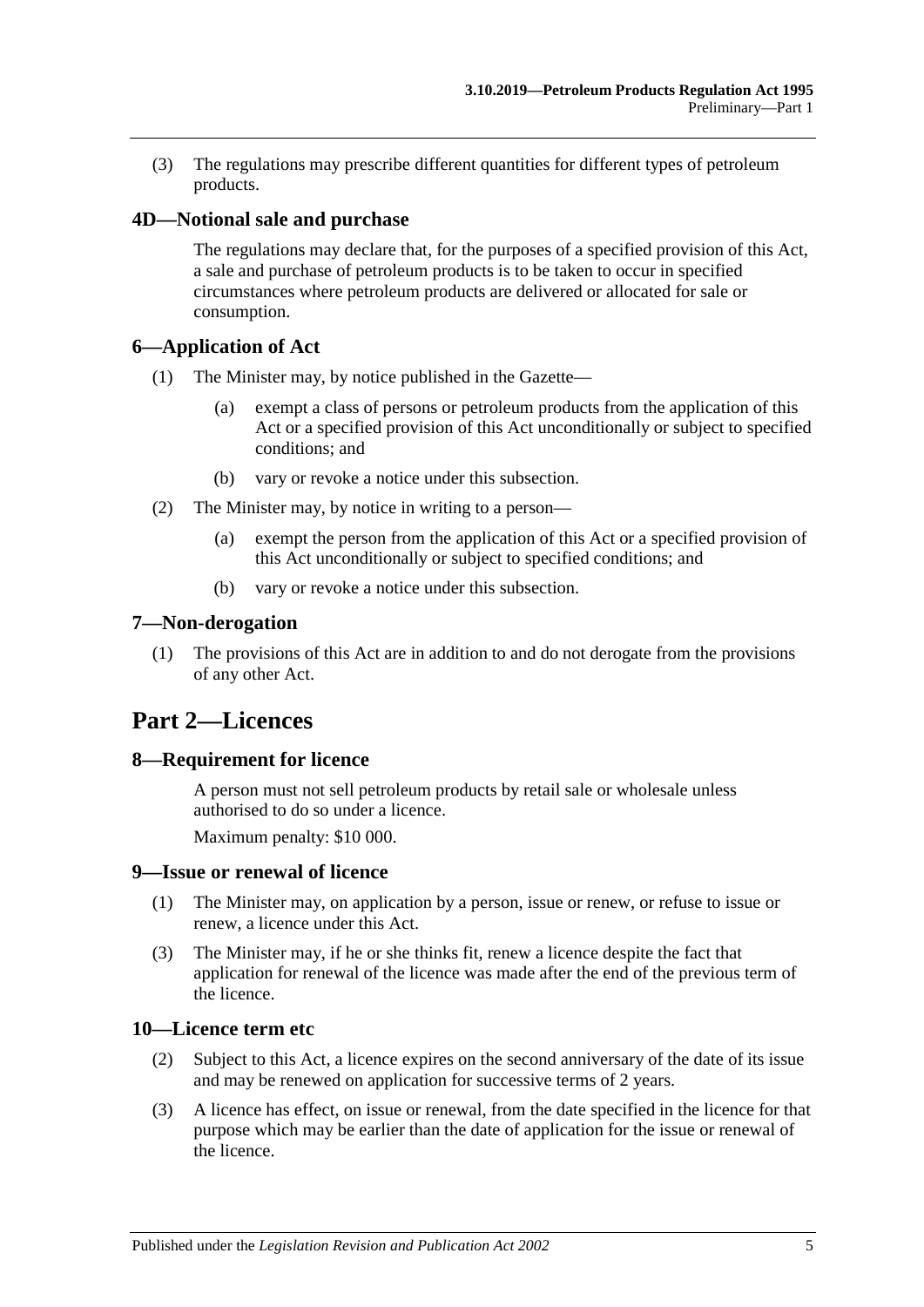- (4) The holder of a licence may, at any time, by notice in writing to the Minister, surrender the licence, at which time the licence ceases to have effect.
- (5) A licence is not transferable except by way of variation of the licence under [section](#page-5-1) 12.

# <span id="page-5-3"></span><span id="page-5-0"></span>**11—Conditions of licence**

- (1) The Minister may fix conditions of a licence.
- (2) Without limiting [subsection](#page-5-3) (1), licence conditions may include the following:
	- (f) conditions limiting the premises that may be used under the licence;
	- (g) conditions limiting sales of petroleum products that may be authorised by the licence;
	- (gb) conditions as to the terms that any contract for the sale of eligible petroleum products entered into between a licensee who is a manufacturer or importer of petroleum products and any purchaser must contain in relation to the time of payment for that component of the sale price of the petroleum products that is referable to the Commonwealth excise or customs duty paid or payable by the manufacturer or importer, as the case may be;
	- (h) conditions requiring the keeping of records and the provision of information;
	- (i) conditions authorised or fixed by [Part 5](#page-6-2) or the regulations.

### <span id="page-5-4"></span><span id="page-5-1"></span>**12—Variation of licence**

- (1) The Minister may, on application or at the Minister's own initiative, substitute, add, remove or vary a condition of a licence or otherwise vary a licence.
- (2) Without limiting [subsection](#page-5-4) (1)—
	- (a) the Minister may vary a licence by substituting another person as the licensee;
	- (b) the Minister may vary a licence on the Minister's own initiative if satisfied that the licensee has contravened or failed to comply with this Act or that other sufficient cause exists.
- (3) A licence may be varied—
	- (a) by endorsement of the licence; or
	- (b) by notice in writing to the licensee; or
	- (c) by a notice published under [Part 5.](#page-6-2)

#### <span id="page-5-2"></span>**13—Form of application and licence fee**

- (1) An application for the issue, renewal or variation of a licence must be made to the Minister in a manner and form approved by the Minister and contain the information required by the Minister.
- (2) An applicant must provide any further information that the Minister reasonably requires for the purposes of determining the application.
- (3) An application may not be granted except on payment of the appropriate fee under the regulations.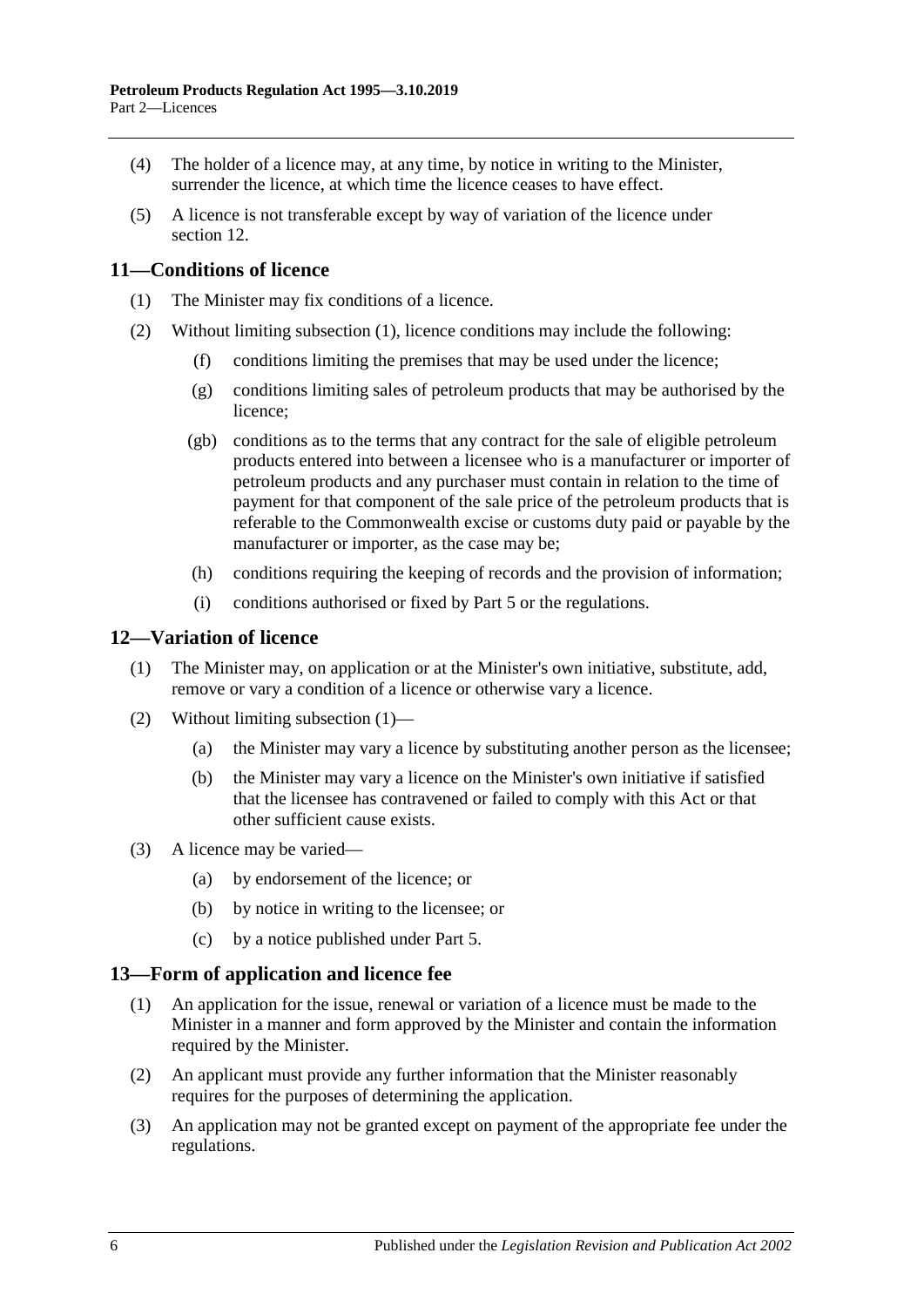### <span id="page-6-0"></span>**17—Offence relating to licence conditions**

A licensee must not contravene or fail to comply with a condition of the licence. Maximum penalty: \$10 000.

### <span id="page-6-1"></span>**18—Cancellation or suspension of licence**

The Minister may, if satisfied that a licensee has contravened or failed to comply with this Act or that other sufficient cause exists, suspend or cancel the licence.

# <span id="page-6-2"></span>**Part 5—Periods of restriction and rationing**

# <span id="page-6-3"></span>**Division 1—Interpretation**

#### <span id="page-6-4"></span>**32—Interpretation**

In this Part, unless the contrary intention appears—

*sale* includes—

- (a) barter or exchange;
- (b) offer or agreement to sell, barter or exchange;
- (c) delivery in pursuance of sale, barter or exchange,

and *sell* and *purchase* have corresponding meanings.

# <span id="page-6-5"></span>**Division 2—Declaration of periods of restriction and rationing**

#### <span id="page-6-6"></span>**33—Declaration of periods of restriction and rationing**

- <span id="page-6-7"></span>(1) If, in the opinion of the Governor, circumstances have arisen, or are likely to arise, that have caused, or are likely to cause, shortages of petroleum products in the State, the Governor may—
	- (a) by proclamation, declare a period (commencing on the date of the proclamation, or some specified later date, and extending for not more than seven days) to be a period of restriction; and
	- (b) if the Governor thinks fit, by the same or a subsequent proclamation—
		- (i) declare that the period of restriction will, as from its commencement, or some specified later date, be a rationing period; and
		- (ii) declare petroleum products of specified kinds to be rationed petroleum products.
- (2) The Governor may, by proclamation—
	- (a) extend a period of restriction for successive periods (each not to exceed seven days) but not so that the total period exceeds 28 days; or
	- (b) extend a period of restriction by such other period or periods as may be authorised by a resolution of both Houses of Parliament; or
	- (c) vary or revoke a declaration under [subsection](#page-6-7) (1)(b); or
	- (d) revoke a proclamation under this section.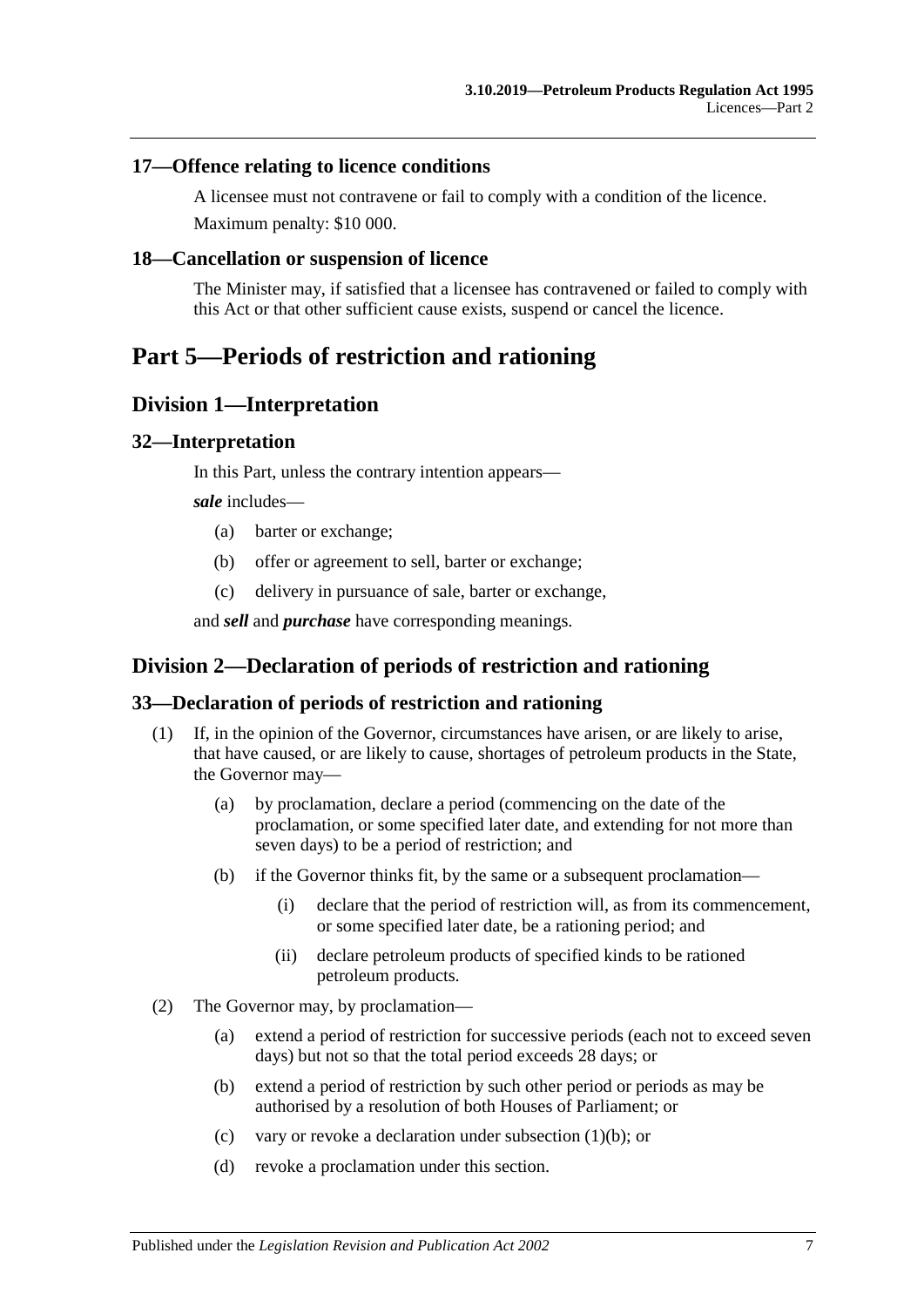- (3) A period of restriction that has been declared to be a rationing period continues to be a rationing period during any extension of the period of restriction unless the declaration by virtue of which it became a rationing period is revoked.
- (4) Where a period of restriction expires, no subsequent period may be declared to be a period of restriction unless—
	- (a) that subsequent period commences 14 days or more after the expiration of the former period of restriction; or
	- (b) the declaration is authorised by a resolution of both Houses of Parliament.

# <span id="page-7-0"></span>**Division 3—Controls during periods of restriction**

## <span id="page-7-2"></span><span id="page-7-1"></span>**34—Controls during periods of restriction**

- (1) The Minister may, if of the opinion that it is in the public interest to do so—
	- (a) fix conditions of licences; and
	- (b) issue directions,

that apply during a period of restriction in relation to petroleum products.

- (2) Without limiting the effect of [subsection](#page-7-2) (1), licence conditions or directions may—
	- (a) fix maximum prices in relation to classes of sales of petroleum products; or
	- (b) prohibit sales of petroleum products.
- (3) Licence conditions or directions under this section may relate to petroleum products generally, or to petroleum products of a specified kind.
- (4) Licence conditions under this section—
	- (a) may apply to—
		- (i) a particular licence; or
		- (ii) a particular class of licences; and
	- (b) if applying to a class of licences—may be fixed by notice published in the Gazette or in a newspaper circulating generally throughout the State.
- (5) Directions under this section—
	- (a) may apply to—
		- (i) a particular person; or
		- (ii) a particular class of persons; or
		- (iii) the public generally; and
	- (b) if applying to—
		- (i) a particular person—may be issued by notice in writing to the person; or
		- (ii) a particular class of persons or the public generally—may be issued by notice published—
			- (A) in the Gazette; or
			- (B) on a website determined by the Minister; or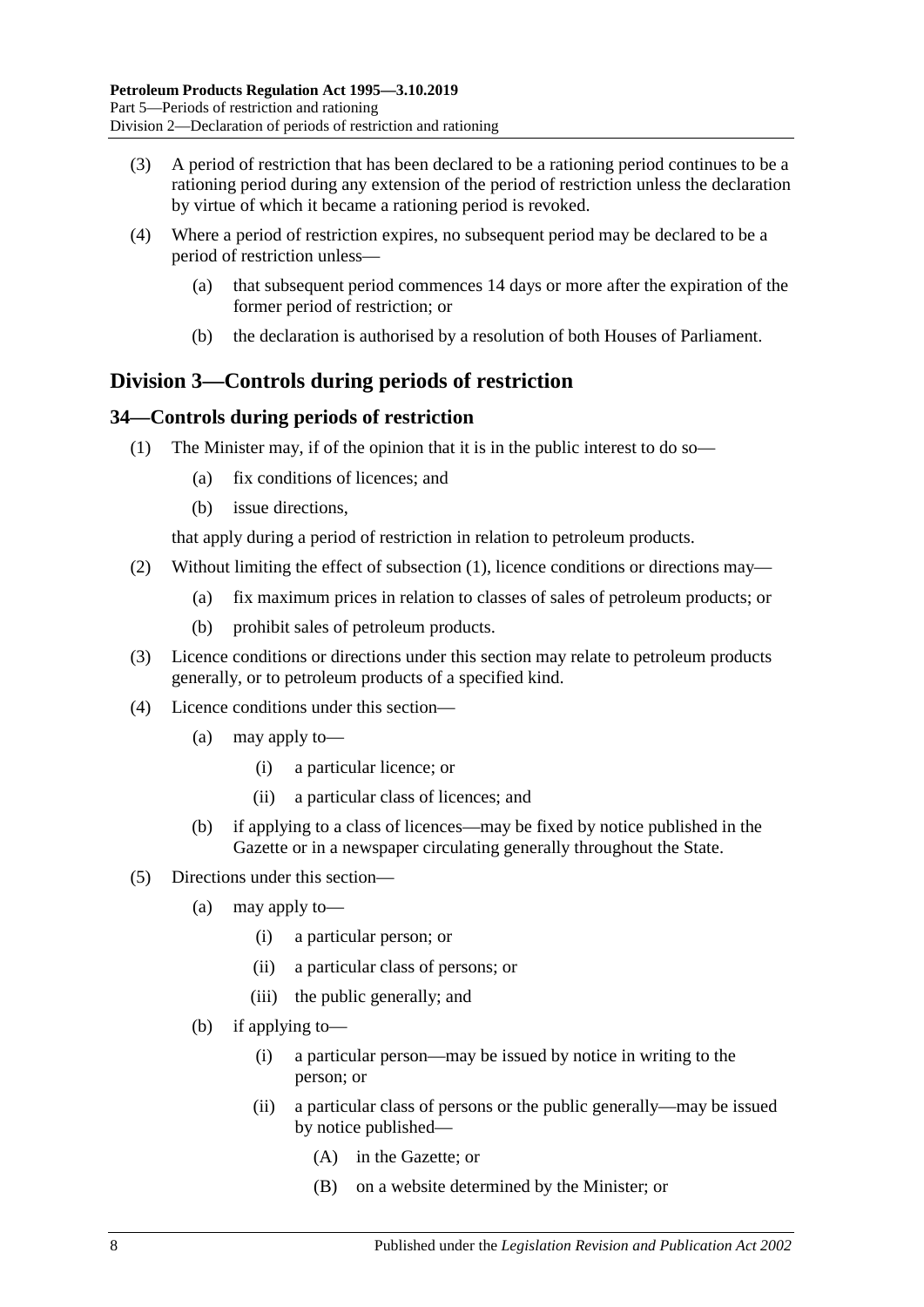- (C) in a newspaper circulating generally throughout the State.
- (6) A person to whom a direction is issued under this section must not contravene or fail to comply with the direction.

Maximum penalty:

- (a) in the case of a body corporate—\$250 000;
- (b) in the case of a natural person—\$10 000.
- (7) A licence condition or direction under this section—
	- (a) does not operate after the end of the period of restriction in relation to which it was fixed or issued; and
	- (b) may be varied or revoked by the Minister in the manner in which it was fixed or issued.
- (8) The Minister may, if of the opinion that it is just to do so, compensate a licensee or person who has incurred expenses in complying with a condition or direction under this section.

# <span id="page-8-0"></span>**Division 4—Controls during rationing periods**

#### <span id="page-8-1"></span>**35—Controls during rationing periods**

(1) During a rationing period a person must not sell rationed petroleum products except to a permit holder.

Maximum penalty:

- (a) in the case of a body corporate—\$250 000;
- (b) in the case of a natural person—\$10 000.
- (2) During a rationing period a person must not purchase rationed petroleum products unless the person is a permit holder.

Maximum penalty:

- (a) in the case of a body corporate—\$250 000;
- (b) in the case of a natural person—\$10 000.
- (3) This section does not apply to the sale of rationed petroleum products to, or the purchase of rationed petroleum products by, a person in the ordinary course of carrying on a business of selling petroleum products.

#### <span id="page-8-2"></span>**36—Permits**

- (1) The Minister may, if satisfied that it is in the public interest to do so, issue a permit to any person.
- <span id="page-8-3"></span>(2) The Minister may fix conditions of a permit as the Minister thinks fit.
- (3) Without limiting the effect of [subsection](#page-8-3) (2), permit conditions may limit the quantity or value of rationed petroleum products that may be purchased under the permit—
	- (a) by reference to stipulated maxima; or
	- (b) by reference to coupons to be given by the permit holder on purchasing rationed petroleum products; or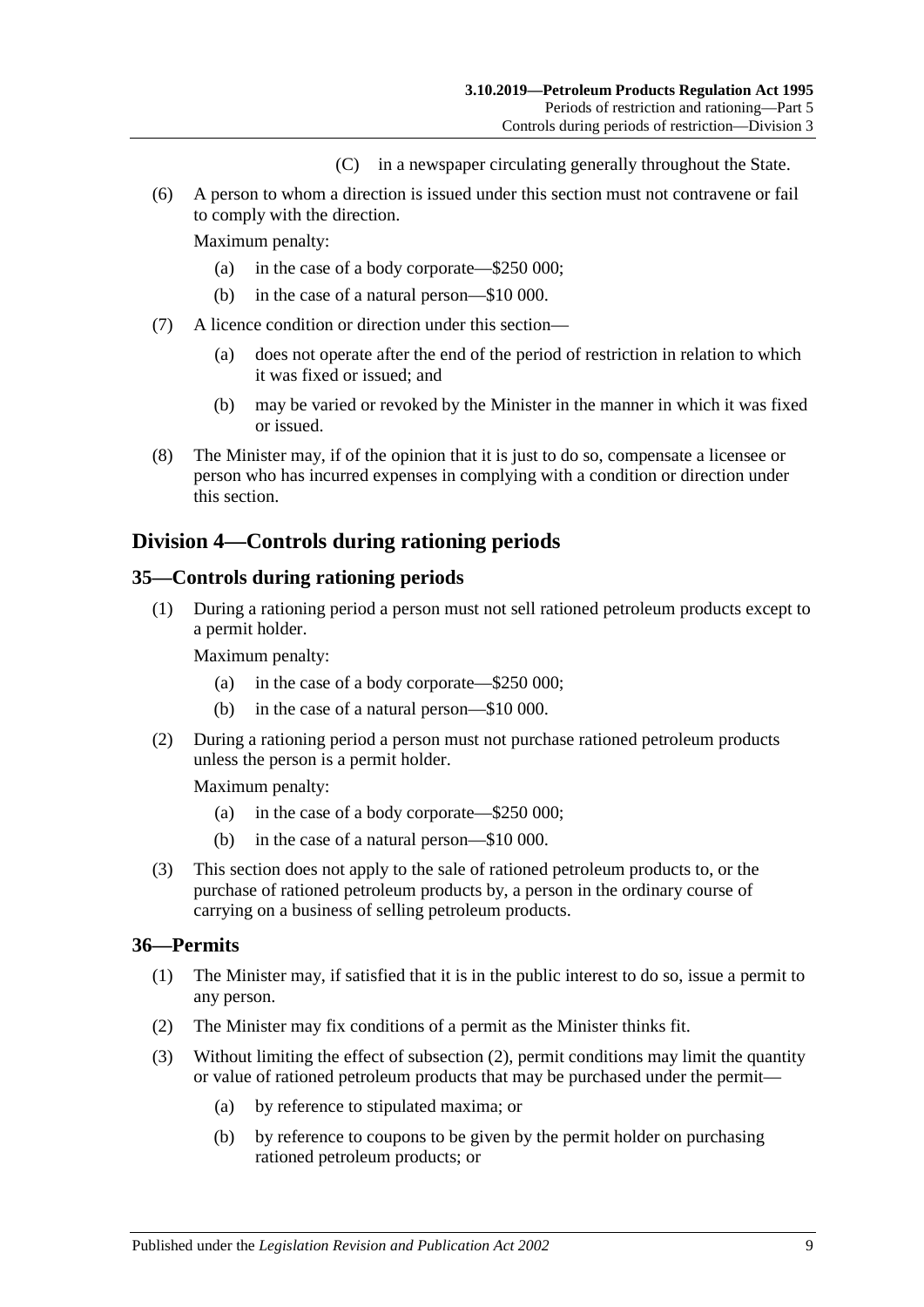- (c) by any other means of limitation.
- (4) It is a condition of a permit that the permit holder must carry the permit at all times when driving a motor vehicle to which petroleum products have been supplied under the permit.
- (5) A permit holder must not contravene or fail to comply with a condition of the permit. Maximum penalty:
	- (a) in the case of a body corporate—\$250 000;
	- (b) in the case of a natural person—\$10 000.
- (6) The Minister may by notice in writing served on a permit holder cancel the permit.
- (7) On cancellation of a permit, the former permit holder must return the permit to the Minister or a person nominated by the Minister.

Maximum penalty:

- (a) in the case of a body corporate—\$250 000;
- (b) in the case of a natural person—\$10 000.
- (8) A permit is not transferable.

# <span id="page-9-0"></span>**Division 5—Limit on proceedings against Minister**

#### <span id="page-9-1"></span>**37—Limit on proceedings against Minister**

Except as provided by Part 9, no proceedings can be instituted against the Minister to compel the Minister to take, or to refrain from taking, any action under this Part.

# <span id="page-9-2"></span>**Division 6—Conservation of petroleum products**

#### <span id="page-9-3"></span>**38—Publication of desirable principles for conserving petroleum**

- (1) The Minister may publish principles that the public should, in the Minister's opinion, be encouraged to observe in relation to the conservation of petroleum products during a period of restriction, by notice published—
	- (a) in the Gazette; or
	- (b) on a website determined by the Minister; or
	- (c) in a newspaper circulating generally throughout the State.
- (2) If, during a period of restriction, a person, by conforming with principles published under subsection (1), commits a breach of a policy of insurance, that breach is, for the purpose of determining the rights of that person under the policy, to be disregarded.

#### <span id="page-9-4"></span>**39—Special consideration to be given to those living in country areas**

In exercising powers under this Part, the Minister must give special consideration to the needs of those living in country areas of this State.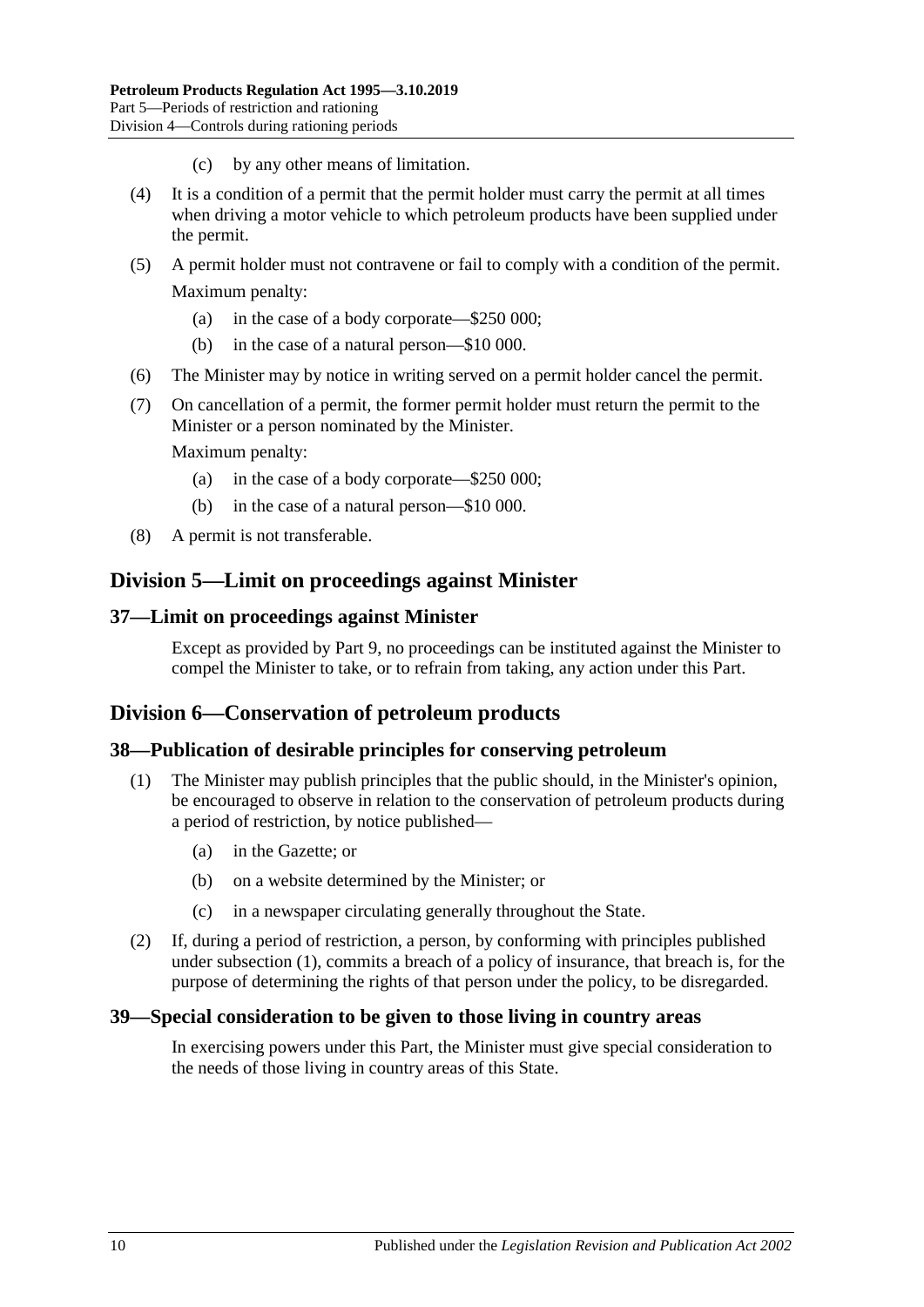# <span id="page-10-0"></span>**Part 8—Authorised officers**

#### <span id="page-10-1"></span>**42—Appointment of authorised officers**

- (1) The Minister may appoint persons to be authorised officers for the purposes of this Act.
- (2) An appointment may be made subject to conditions specified in the instrument of appointment.
- (3) The Minister may, at any time, revoke an appointment or vary, revoke or add a condition of an appointment.
- (4) All members of the police force and authorised officers under the *[Taxation](http://www.legislation.sa.gov.au/index.aspx?action=legref&type=act&legtitle=Taxation%20Administration%20Act%201996)  [Administration Act](http://www.legislation.sa.gov.au/index.aspx?action=legref&type=act&legtitle=Taxation%20Administration%20Act%201996) 1996* are authorised officers for the purposes of this Act.

## <span id="page-10-2"></span>**43—Identification of authorised officers**

- (1) An authorised officer, other than a member of the police force, must be issued with an identity card—
	- (a) containing the person's name and a photograph of the person; and
	- (b) stating that the person is an authorised officer for the purposes of this Act.
- (2) Where the powers of an authorised officer have been limited by conditions under this Part, the identity card issued to the authorised officer must contain a statement of the limitation on the officer's powers.
- (3) An authorised officer must, at the request of a person in relation to whom the authorised officer intends to exercise any powers under this Act, produce for the inspection of the person—
	- (a) in the case of an authorised officer who is a member of the police force and is not in uniform—his or her certificate of authority; or
	- (b) in the case of an authorised officer who is not a member of the police force—his or her identity card.

#### <span id="page-10-4"></span><span id="page-10-3"></span>**44—Powers of authorised officers**

- (1) Subject to this Part, an authorised officer may—
	- (a) enter and remain on premises and inspect premises for any reasonable purpose connected with the administration or enforcement of this Act;
	- (b) with the authority of a warrant issued under this Part or in circumstances in which the authorised officer reasonably believes that immediate action is required, use reasonable force to break into or open any part of, or anything in or on premises;
	- (d) require a person to produce a record, including a written record that reproduces in an understandable form information stored by computer, microfilm or other process, as reasonably required in connection with the administration or enforcement of this Act;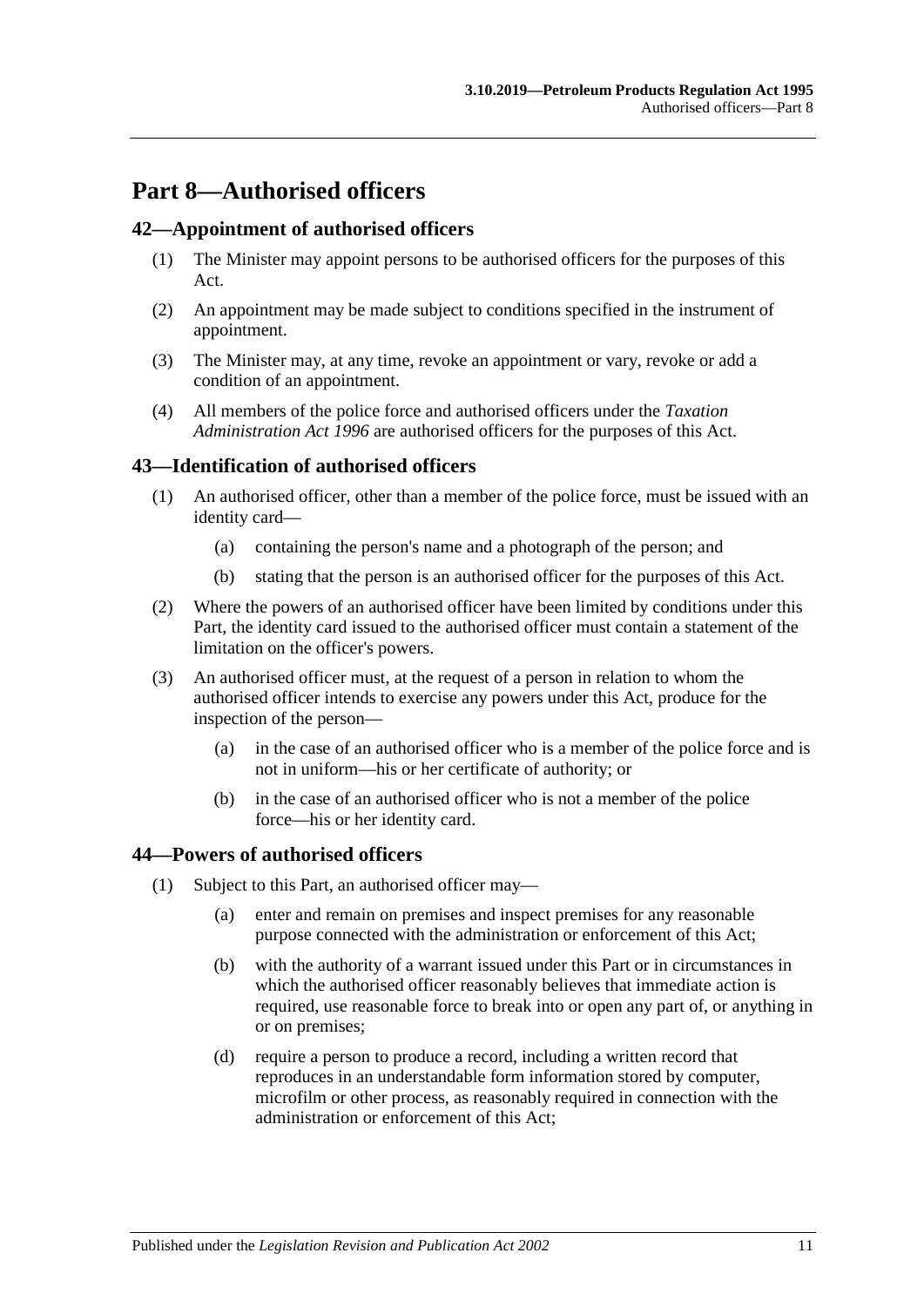- (e) examine, copy or take extracts from a record, or require a person to provide a copy of a record, as reasonably required in connection with the administration or enforcement of this Act;
- (f) remove and retain a record for so long as is reasonably necessary for the purpose of making a copy of the record;
- (g) take photographs, films, audio, video or other recordings as reasonably required in connection with the administration or enforcement of this Act;
- (j) require a person who the authorised officer reasonably suspects has committed, is committing or is about to commit, a contravention of this Act to state the person's full name and usual place of residence and to produce evidence of the person's identity;
- (k) require a person who the authorised officer reasonably suspects has knowledge of matters in respect of which information is reasonably required for the administration or enforcement of this Act to answer questions in relation to those matters;
- (l) require a person holding or required to hold a licence or permit to produce it for inspection;
- (m) give directions reasonably required in connection with the exercise of a power conferred by this subsection or otherwise in connection with the administration or enforcement of this Act.
- (2) A magistrate may issue a warrant for the purposes of [subsection](#page-10-4) (1) if satisfied that the warrant is reasonably required for the administration or enforcement of this Act.
- (3) In the exercise of powers under this Act an authorised officer may be assisted by such persons as he or she considers necessary in the circumstances.
- (4) An authorised officer may require an occupier of any place to give to the authorised officer or a person assisting the authorised officer such assistance as is reasonably required by the authorised officer for the effective exercise of powers conferred by this Act.

# <span id="page-11-0"></span>**45—Offence to hinder etc authorised officers**

A person who—

- (a) hinders or obstructs an authorised officer, or a person assisting an authorised officer, in the exercise of powers conferred by this Act; or
- (b) uses abusive, threatening or insulting language to an authorised officer, or a person assisting an authorised officer; or
- (c) refuses or fails to comply with a requirement or direction of an authorised officer under this Part; or
- (d) when required by an authorised officer under this Part to answer a question, refuses or fails to answer the question to the best of the person's knowledge, information and belief; or
- (e) falsely represents, by words or conduct, that he or she is an authorised officer,

is guilty of an offence.

Maximum penalty: \$5 000.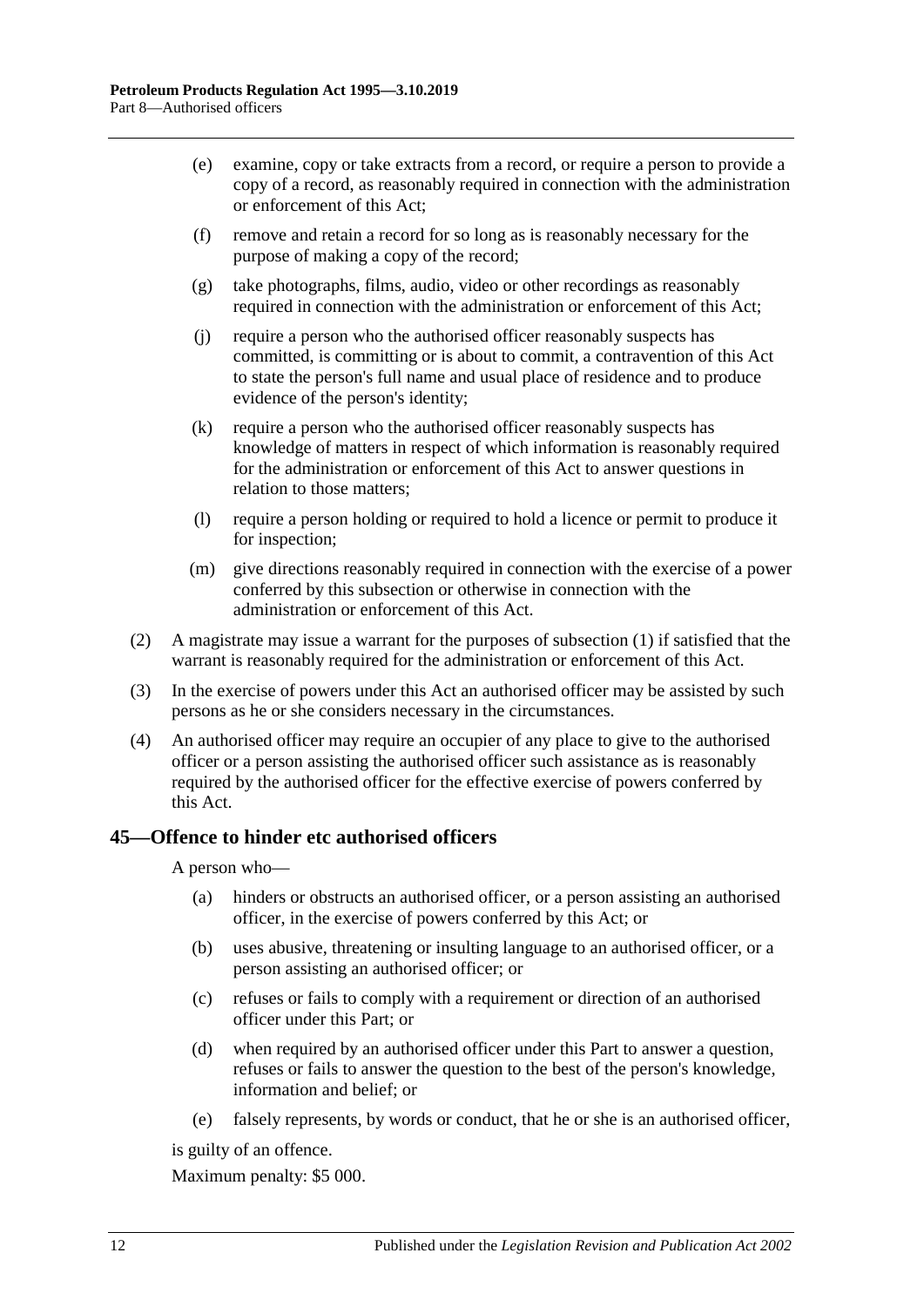#### <span id="page-12-0"></span>**46—Self-incrimination**

- (1) It is not an excuse for a person to refuse or fail to answer a question or to produce, or provide a copy of, a record or information as required under this Part on the ground that to do so might tend to incriminate the person or make the person liable to a penalty.
- (2) If compliance by a person with a requirement to answer a question or to produce, or provide a copy of, a record or information might tend to incriminate the person or make the person liable to a penalty, then—
	- (a) in the case of a person who is required to produce, or provide a copy of, a record or information—the fact of production, or provision of a copy of, the record or the information (as distinct from the contents of the record or the information); or
	- (b) in any other case—the answer given in compliance with the requirement,

is not admissible in evidence against the person in proceedings for an offence or for the imposition of a penalty (other than proceedings under this Act).

# <span id="page-12-1"></span>**Part 9—Reviews**

#### <span id="page-12-2"></span>**47—Reviews**

- $(1)$  If—
	- (a) a person who applies for the issue, renewal or variation of a licence is dissatisfied with a decision of the Minister on the application; or
	- (b) a person who applies for the issue of a permit by the Minister is dissatisfied with a decision of the Minister on the application; or
	- (c) a person who holds a licence is dissatisfied with a decision of the Minister to vary, suspend or cancel the licence; or
	- (d) a person who holds a permit is dissatisfied with a decision of the Minister to cancel the permit,

the person may seek a review of the decision by the Tribunal under section 34 of the *[South Australian Civil and Administrative Tribunal Act](http://www.legislation.sa.gov.au/index.aspx?action=legref&type=act&legtitle=South%20Australian%20Civil%20and%20Administrative%20Tribunal%20Act%202013) 2013*.

- (2) The Minister must, on application by a person affected by a decision that may be the subject of a review, state in writing the reasons for the Minister's decision.
- (3) Subject to [subsection](#page-12-3) (4), an application for a review must be made within 1 month after the person receives notice of the relevant decision (or such longer period as the Tribunal may allow).
- <span id="page-12-3"></span>(4) If the reasons of the Minister are not given in writing at the time of making the decision that is to be the subject of a review and the person seeking the review, within 1 month of the making of the decision, requires the Minister's reasons in writing, the time for applying for a review runs from the time when the person receives the written statement of those reasons.
- (5) A decision to—
	- (a) vary, suspend or cancel a licence; or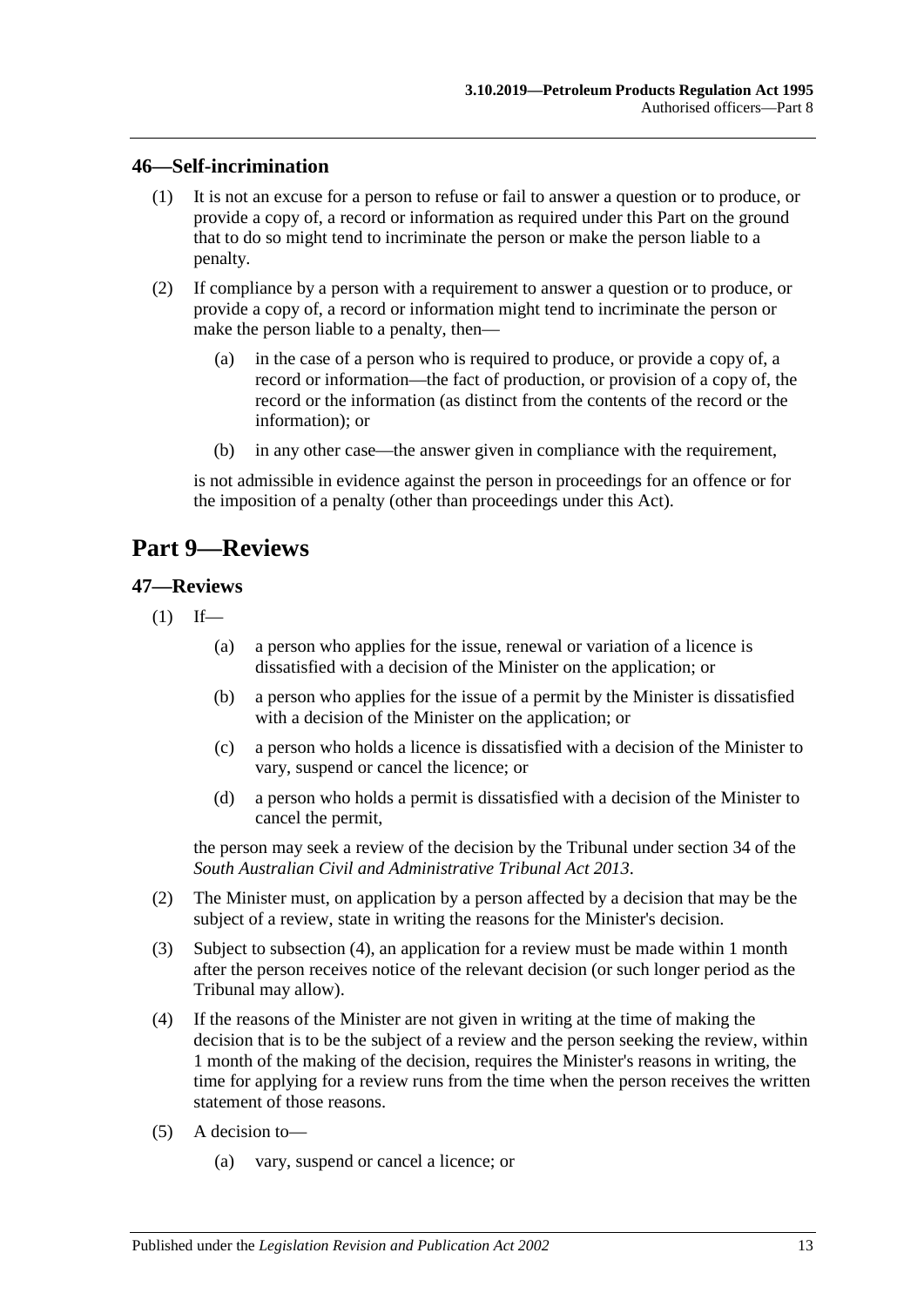(b) cancel a permit,

is suspended pending the determination of a review of the decision.

# <span id="page-13-0"></span>**Part 11—Miscellaneous**

#### <span id="page-13-1"></span>**49—Delegation**

- (1) The Minister may delegate any of the Minister's powers or functions under this Act to—
	- (a) another Minister; or
	- (b) the Commissioner; or
	- (c) any person or body.
- (2) A power or function delegated under this section may, if the instrument of delegation so provides, be further delegated.
- (3) A delegation under this section—
	- (a) must be by instrument in writing; and
	- (b) may be absolute or conditional; and
	- (c) does not derogate from the power of the delegator to act in any matter; and
	- (d) is revocable at will by the delegator.

#### <span id="page-13-2"></span>**50—Register**

- (1) The Minister must cause a register to be kept of licensees under [Part 2.](#page-4-3)
- (2) The register must be kept available for public inspection at a place approved by the Minister during ordinary office hours.

## <span id="page-13-5"></span><span id="page-13-3"></span>**51—Particulars of dealings with petroleum products**

- <span id="page-13-4"></span>(1) The Minister or the Commissioner may, by notice in writing, require—
	- (a) a person who is carrying on, or has carried on, or is or was concerned in, a business involving or related to petroleum products;
	- (b) a person who, as agent or employee of a person referred to in [paragraph](#page-13-4) (a), has or has had duties or provides or has provided services in connection with a business so referred to,

to furnish in writing, within the period specified in the notice or such further period as the Minister or Commissioner may allow, such information with respect to those petroleum products as is specified in the notice, not being information relating to any period after the date of the requirement.

(2) A person who fails to comply with a requirement under [subsection](#page-13-5) (1) is guilty of an offence.

Maximum penalty: \$5 000.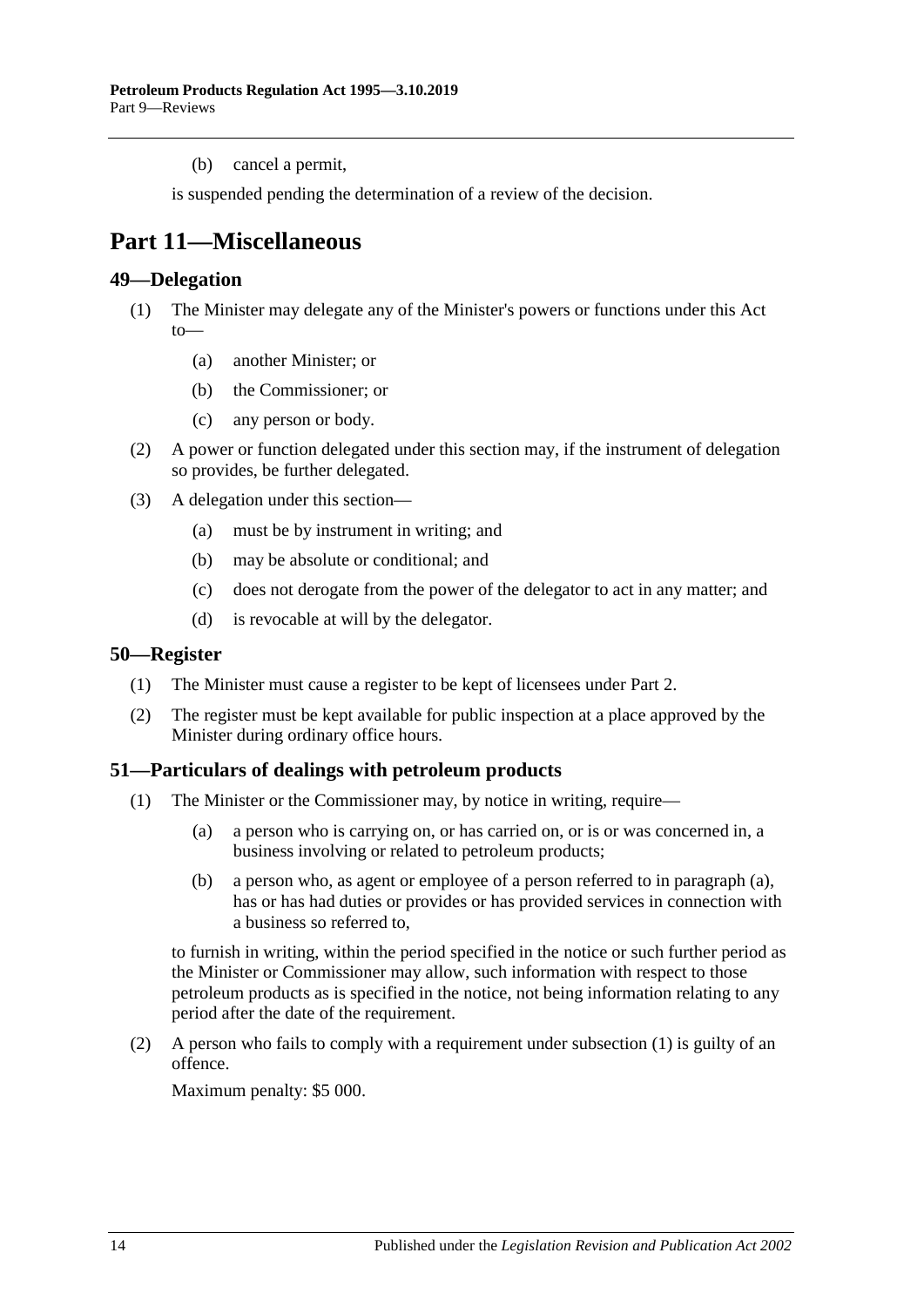### <span id="page-14-0"></span>**52—Records to be kept of bulk transport of petroleum products**

Where a quantity of petroleum products other than a retail quantity is being transported in the State by road in a vehicle (whether with or without any other goods), the person transporting the petroleum products must, while so transporting them, carry in the vehicle at all times a record containing the prescribed particulars.

Maximum penalty: \$2 500.

Expiation fee: \$200.

#### <span id="page-14-1"></span>**53—Records to be kept**

(1) A person who carries on a business involving or related to petroleum products must keep accounts, invoices, receipts, records, books and documents as required by the Minister from time to time by notice published in the Gazette for a period of five years after the last entry is made in any of the accounts, invoices, receipts, records, books or documents.

Maximum penalty: \$2 500.

Expiation fee: \$200.

- (2) This section does not apply so as to require the preservation of any accounts, invoices, receipts, records, books or documents—
	- (a) in respect of which the Minister has notified the person carrying on the business that preservation is not required; or
	- (b) of a body corporate that has gone into liquidation and been finally dissolved.
- (3) A person who purchases petroleum products pursuant to a certificate must keep invoices, receipts, records, books and documents as required by the Minister from time to time by notice published in the Gazette for a period of five years after the last entry is made in any of the records, receipts, books or documents.

Maximum penalty: \$2 500. Expiation fee: \$200.

 $(4)$  In subsection  $(3)$ —

*certificate* means a bulk end user certificate issued by the Commissioner under Part 2A of this Act before the repeal of that Part by the *[Statutes Amendment \(Budget](http://www.legislation.sa.gov.au/index.aspx?action=legref&type=act&legtitle=Statutes%20Amendment%20(Budget%202010)%20Act%202010)  [2010\) Act 2010](http://www.legislation.sa.gov.au/index.aspx?action=legref&type=act&legtitle=Statutes%20Amendment%20(Budget%202010)%20Act%202010)*.

#### <span id="page-14-2"></span>**53A—Falsely claiming to hold licence or permit etc**

A person must not falsely claim or purport to be the holder of a licence or permit. Maximum penalty: \$10 000.

#### <span id="page-14-3"></span>**54—False or misleading information**

A person must not make a statement that is false or misleading in a material particular (whether by reason of the inclusion or omission of any particular) in any information furnished, or record kept, under this Act.

Maximum penalty: \$5 000.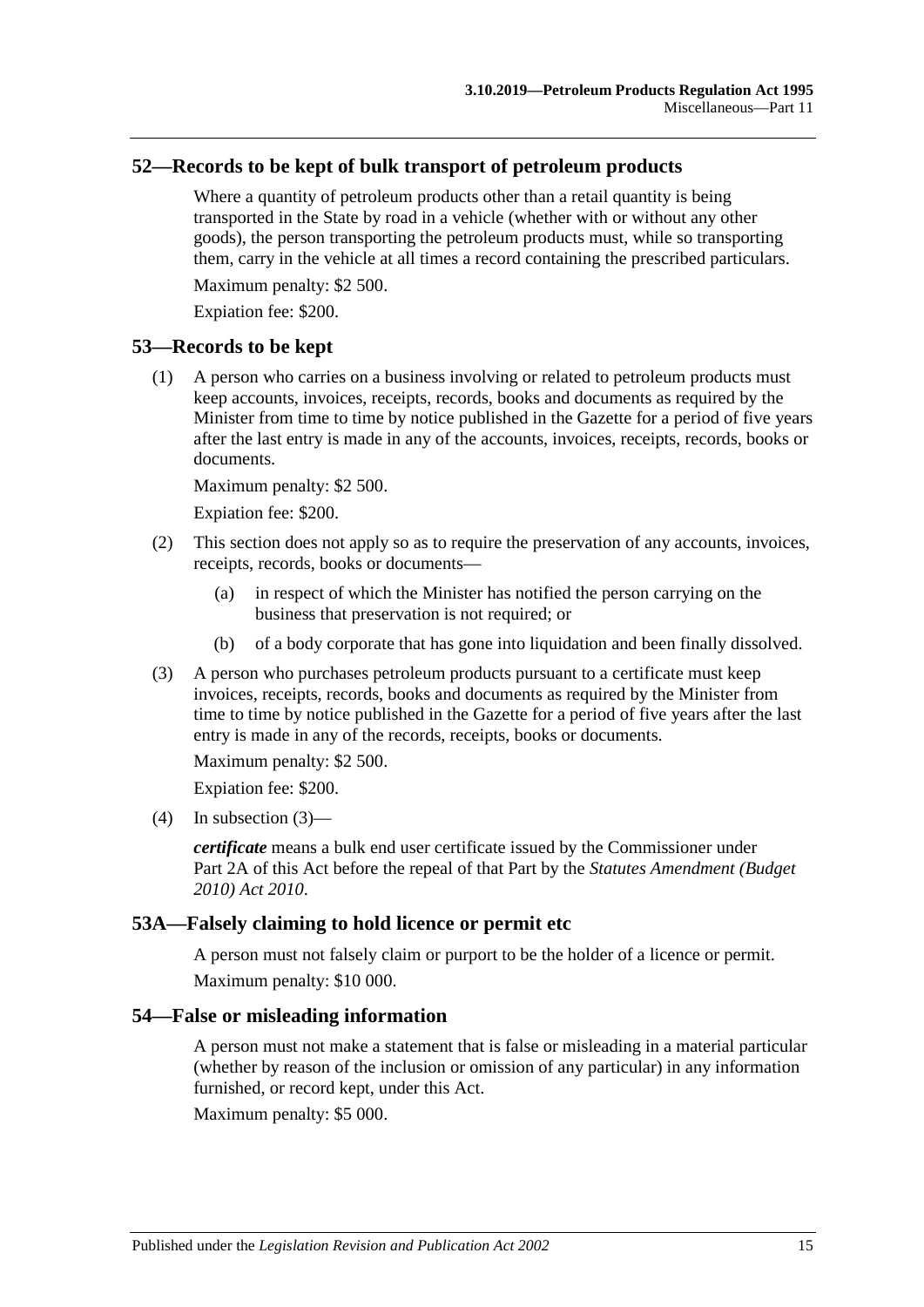### <span id="page-15-0"></span>**55—Statutory declarations**

Where a person is required by or under this Act to furnish information to the Minister or the Commissioner, the Minister or the Commissioner may require that the information be verified by statutory declaration and, in that event, the person will not be taken to have furnished the information as required unless it has been verified in accordance with the requirements of the Minister or the Commissioner.

#### <span id="page-15-1"></span>**56—Confidentiality**

(1) A person who is or has been engaged in the administration of this Act must not disclose any information obtained (whether by that person or some other person) under or in relation to the administration of this Act, except as permitted by this section.

Maximum penalty: \$10 000.

- (2) A person who is or has been engaged in the administration of this Act may disclose information obtained (whether by that person or some other person) under or in relation to the administration of this Act—
	- (a) as authorised by or under this Act; or
	- (b) with the consent of the person from whom the information was obtained or to whom the information relates; or
	- (c) in connection with the administration or enforcement of this Act or a corresponding law; or
	- (d) for the purpose of any legal proceedings arising out of the administration or enforcement of this Act or a corresponding law; or
	- (e) to the holder of a prescribed office or a prescribed body established under a law of this jurisdiction or another Australian jurisdiction; or
	- (f) as authorised under the regulations.
- (3) The Minister or the Commissioner may disclose information obtained under or in relation to the administration of this Act that does not directly or indirectly identify a particular licensee or any particular person to whom a regulatory scheme under this Act applies.
- (4) A person other than a person who is or has been engaged in the administration of this Act must not disclose information that—
	- (a) has been obtained (whether properly or improperly and whether directly or indirectly) from another person who is or has been engaged in the administration of this Act; and
	- (b) the other person obtained under or in relation to the administration of this Act,

unless—

(c) the disclosure is of a kind that a person who is or has been engaged in the administration of this Act would be permitted to make under this section; or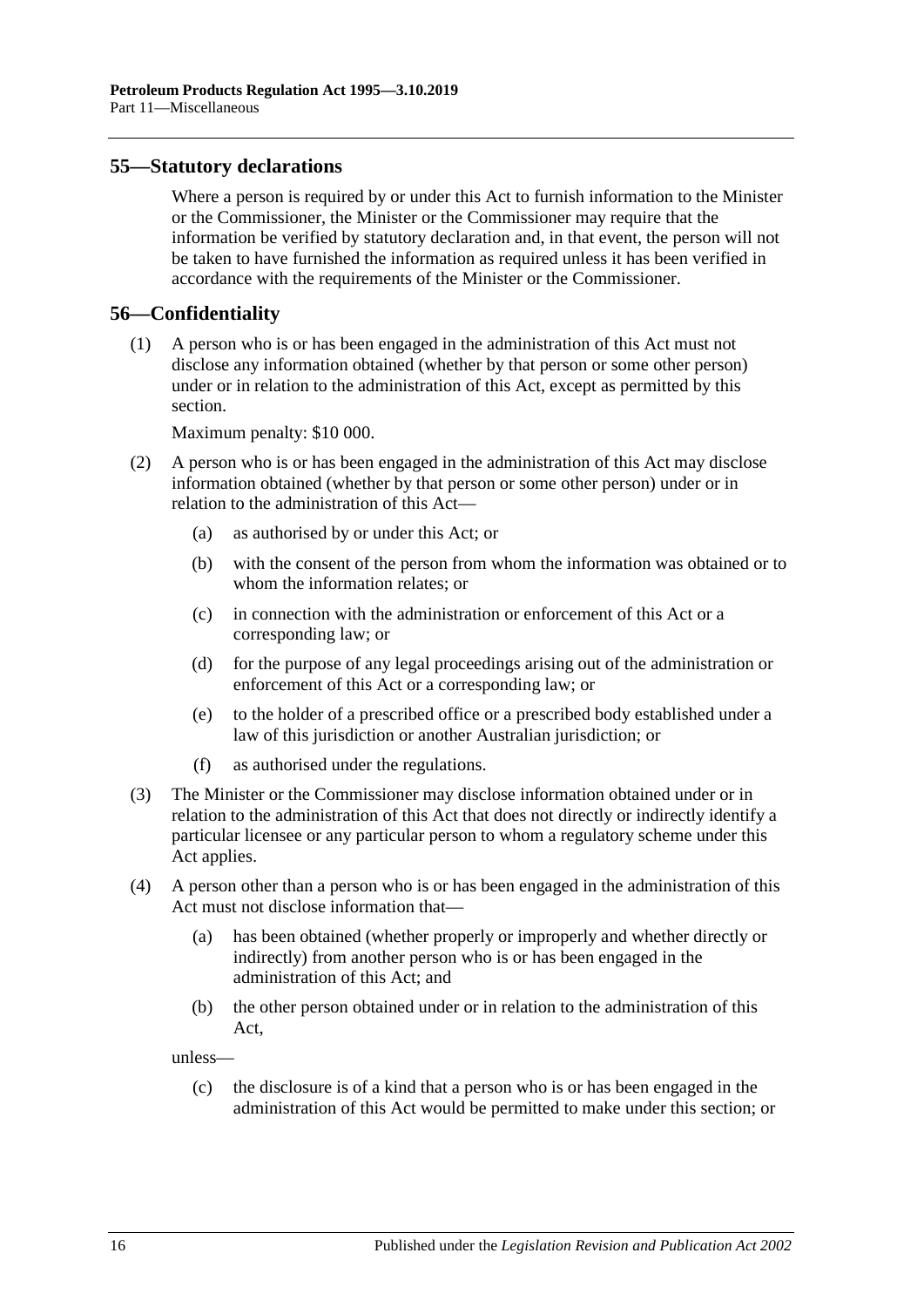- (d) if the person is a prescribed office holder or body under a law of this jurisdiction or another Australian jurisdiction—the disclosure is made in connection with the performance of functions conferred or imposed on the person under a law of this jurisdiction or another Australian jurisdiction (including for the purposes of legal proceedings connected with the performance of such functions); or
- (e) the disclosure is made with the consent of the Minister or the Commissioner.

Maximum penalty: \$10 000.

(5) Neither the Tribunal nor a court has power to require a disclosure of information contrary to this section.

#### <span id="page-16-0"></span>**57—General defence**

It is a defence to a charge of an offence against this Act if the defendant proves that the offence was not committed intentionally and did not result from any failure on the part of the defendant to take reasonable care to avoid the commission of the offence.

#### <span id="page-16-1"></span>**60—Continuing offence**

- (1) A person convicted of an offence against a provision of this Act in respect of a continuing act or omission—
	- (a) is liable, in addition to the penalty otherwise applicable to the offence, to a penalty for each day during which the act or omission continued of not more than one-tenth of the maximum penalty prescribed for that offence; and
	- (b) is, if the act or omission continues after the conviction, guilty of a further offence against the provision and liable, in addition to the penalty otherwise applicable to the further offence, to a penalty for each day during which the act or omission continued after the conviction of not more than one-tenth of the maximum penalty prescribed for the offence.
- (2) If an offence consists of an omission to do something that is required to be done, the omission will be taken to continue for as long as the thing required to be done remains undone after the end of the period for compliance with the requirement.

#### <span id="page-16-2"></span>**61—Prosecutions**

- (1) Proceedings for an offence against this Act must be commenced—
	- (a) in the case of an expiable offence—within the time limits prescribed for expiable offences by the *[Summary Procedure Act](http://www.legislation.sa.gov.au/index.aspx?action=legref&type=act&legtitle=Summary%20Procedure%20Act%201921) 1921*;
	- (b) in any other case—within two years after the date on which the offence is alleged to have been committed or, with the authorisation of the Minister, at a later time within five years after that date.
- (2) A prosecution for an offence against this Act cannot be commenced except with the consent of the Minister.
- (3) In any proceedings, an apparently genuine document purporting to be a certificate of the Minister, certifying authorisation of, or consent to, a prosecution for an offence against this Act will be accepted, in the absence of proof to the contrary, as proof of the authorisation or consent.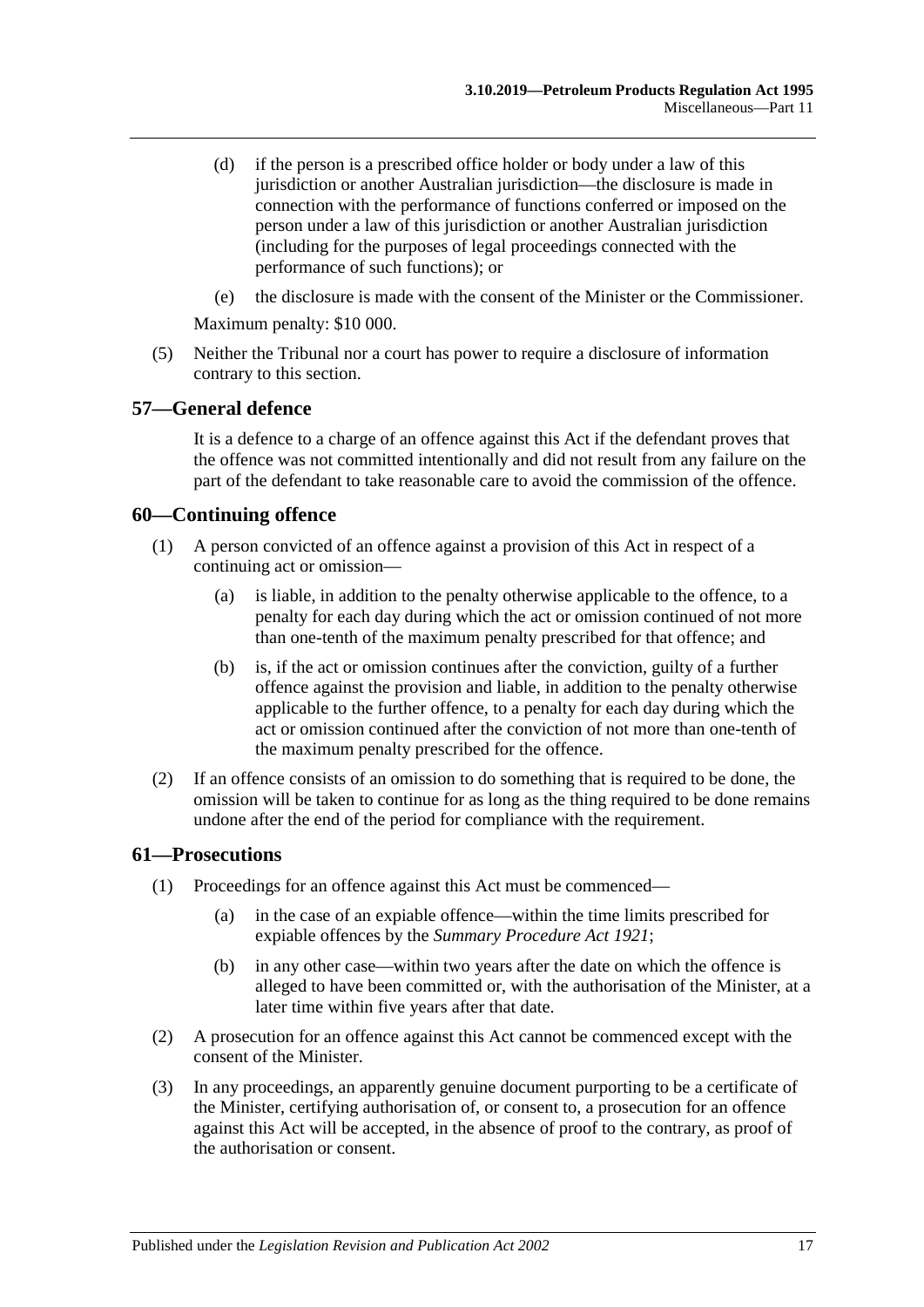# <span id="page-17-0"></span>**62—Evidence**

- <span id="page-17-2"></span>(1) In any proceedings for an offence against this Act, an apparently genuine document purporting to be a certificate of the Minister certifying—
	- (a) that a person is an authorised officer or was an authorised officer at a specified date; or
	- (b) that a person was or was not the holder of a licence of a specified kind at a specified date; or
	- (c) that a person was or was not the holder of a permit at a specified date; or
	- (ca) that a person was or was not the holder of a certificate of a specified kind at a specified date; or
	- (d) that a specified period is or was a period of restriction or a rationing period; or
	- (e) that a specified substance—
		- (i) is or was a petroleum product of a specified kind; or
		- (ii) was, on a specified date, a rationed petroleum product,

constitutes proof of the matters so certified in the absence of proof to the contrary.

(1a) In [subsection](#page-17-2)  $(1)(ca)$ —

*certificate* means a bulk end user certificate issued by the Commissioner under Part 2A of this Act before the repeal of that Part by the *[Statutes Amendment \(Budget](http://www.legislation.sa.gov.au/index.aspx?action=legref&type=act&legtitle=Statutes%20Amendment%20(Budget%202010)%20Act%202010)  [2010\) Act 2010](http://www.legislation.sa.gov.au/index.aspx?action=legref&type=act&legtitle=Statutes%20Amendment%20(Budget%202010)%20Act%202010)*.

(2) The presence on any premises of a vending machine from which petroleum products may be obtained is to be taken to constitute conclusive evidence that the occupier of the premises has sold petroleum products by means of the machine unless a licensee is authorised by licence to sell petroleum products by means of the machine.

## <span id="page-17-3"></span><span id="page-17-1"></span>**63—Service**

- (1) A notice, order or other document to be given to or served on a person under this Act may be given or served—
	- (a) by delivering it personally to the person or an agent of the person; or
	- (b) by leaving it for the person at the person's place of residence or business with someone apparently over the age of 16 years; or
	- (c) by posting it to the person or agent of the person at the person's or agent's last known place of residence or business.
- (2) Without limiting the effect of [subsection](#page-17-3) (1), a notice, order or other document required or authorised to be given to or served on a person may—
	- (a) if the person is the holder of a licence or a permit under this Act—given to or served on the person—
		- (i) by posting it to the person at the address last provided by the person for that purpose; or
		- (ii) by transmitting it to the person by facsimile transmission to the number last provided by the person for that purpose; or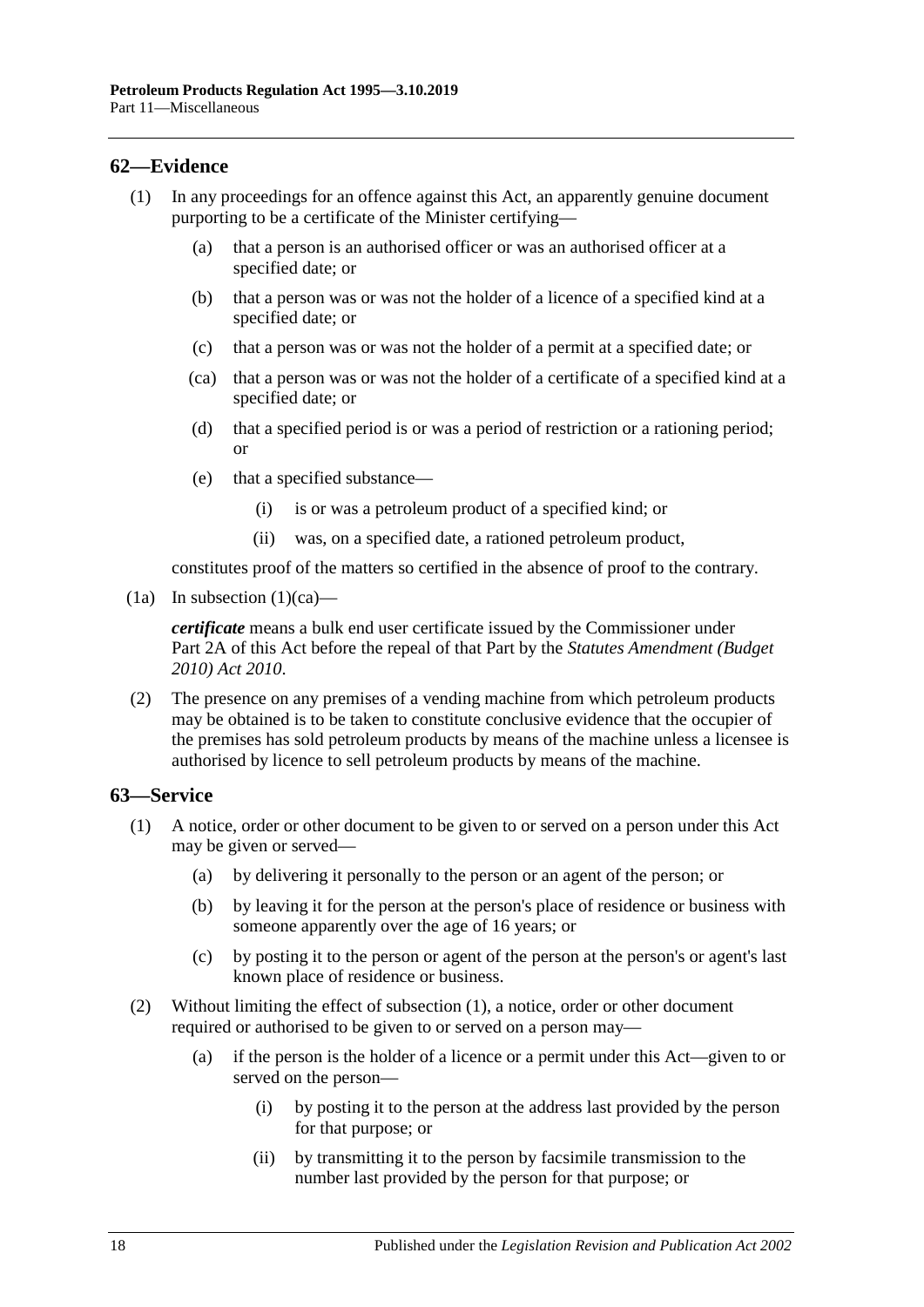(b) if the person is a company or registered body within the meaning of the *Corporations Act 2001* of the Commonwealth—be served on that company or registered body in accordance with section 109X or 601CX of that Act, as the case requires.

# <span id="page-18-1"></span><span id="page-18-0"></span>**64—Regulations**

- (1) The Governor may make such regulations as are contemplated by, or necessary or expedient for the purposes of, this Act.
- (2) Without limiting the generality of [subsection](#page-18-1) (1), those regulations may—
	- (a) prescribe matters required or authorised to be prescribed under this Act;
	- (b) provide for and require the making of returns relating to dealings with petroleum products;
	- (c) provide for the keeping of records under this Act;
	- (d) fix fees (which may vary according to different factors) to be paid in respect of any matter under this Act and regulate the payment, recovery, waiver or reduction of such fees;
	- (e) impose a penalty not exceeding \$2 500 for a breach of a regulation.
- (2a) The Governor may make regulations authorising specified powers conferred by or under this Act to be exercised for the purposes of the administration or enforcement of a corresponding law.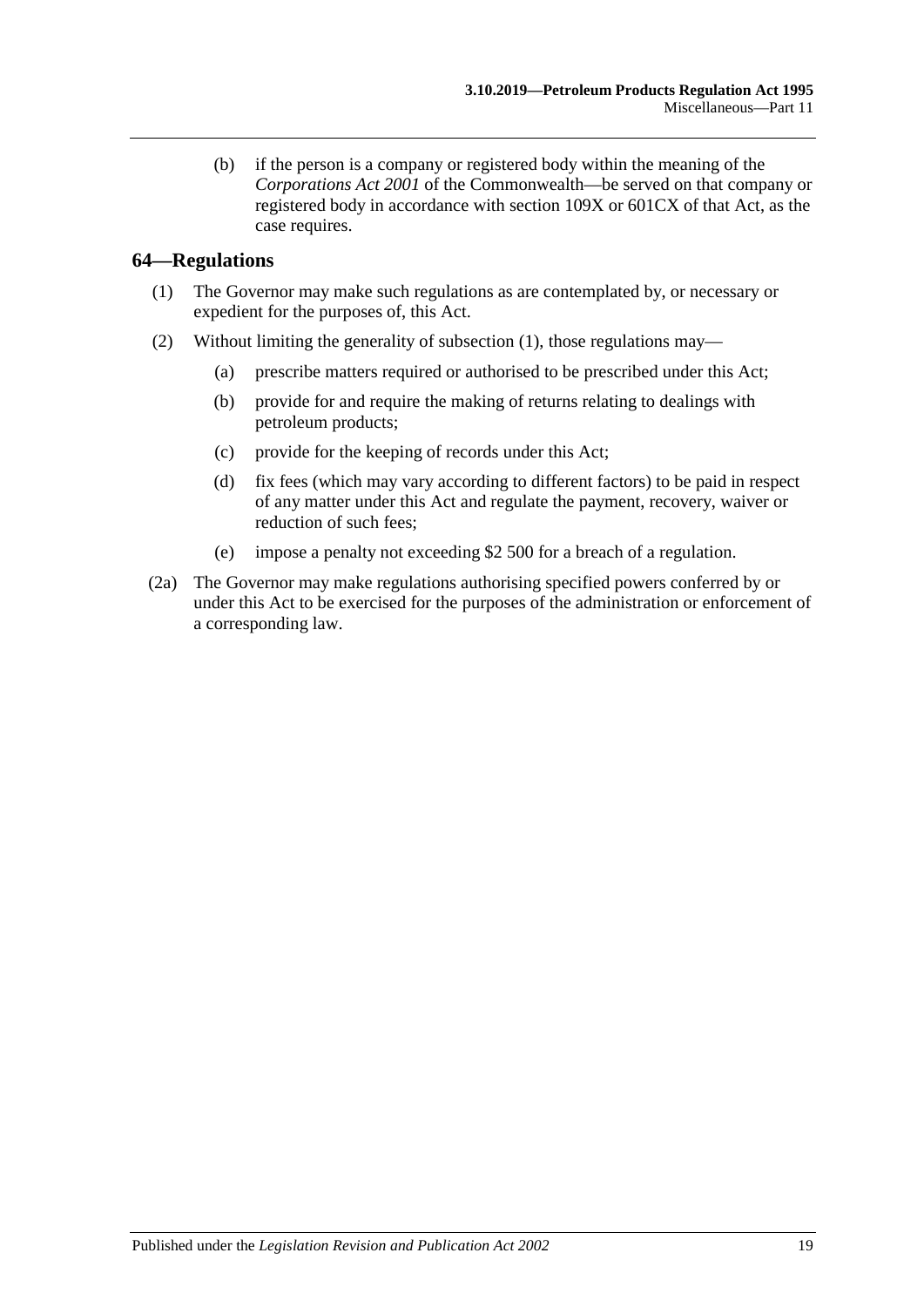# <span id="page-19-0"></span>**Legislative history**

# **Notes**

- Please note—References in the legislation to other legislation or instruments or to titles of bodies or offices are not automatically updated as part of the program for the revision and publication of legislation and therefore may be obsolete.
- Earlier versions of this Act (historical versions) are listed at the end of the legislative history.
- For further information relating to the Act and subordinate legislation made under the Act see the Index of South Australian Statutes or www.legislation.sa.gov.au.

# **Legislation repealed by principal Act**

The *Petroleum Products Regulation Act 1995* repealed the following:

*Business Franchise (Petroleum Products) Act 1979 Motor Fuel Distribution Act 1973 Petroleum Shortages Act 1980*

# **Legislation amended by principal Act**

The *Petroleum Products Regulation Act 1995* amended the following: *Environment Protection Act 1993*

# **Principal Act and amendments**

| New entries appear in bold. |  |  |
|-----------------------------|--|--|
|                             |  |  |

| Year        | N <sub>o</sub> | Title                                                                                      | Assent     | Commencement                                                                                                                                                                                                                |
|-------------|----------------|--------------------------------------------------------------------------------------------|------------|-----------------------------------------------------------------------------------------------------------------------------------------------------------------------------------------------------------------------------|
| 1995        | 30             | <b>Petroleum Products Regulation</b><br>Act 1995                                           | 27.4.1995  | 1.7.1995 (Gazette 1.6.1995 p2529)                                                                                                                                                                                           |
| 1998        | 29             | <b>Petroleum Products Regulation</b><br>(Licence Fees and Subsidies)<br>Amendment Act 1998 | 16.4.1998  | 1.5.1998 (Gazette 23.4.1998 p1926)                                                                                                                                                                                          |
| <b>2000</b> | 4              | District Court (Administrative and<br>Disciplinary Division) Amendment<br>Act 2000         | 20.4.2000  | Sch 1 (cl 29)—1.6.2000 ( <i>Gazette</i><br>18.5.2000 p2554)                                                                                                                                                                 |
| 2000        | 21             | National Tax Reform (State<br>Provisions) Act 2000                                         | 8.6.2000   | 8.6.2000                                                                                                                                                                                                                    |
| 2001        | 23             | <i>Statutes Amendment (Corporations)</i><br>Act 2001                                       | 14.6.2001  | Pt 27 (s 97)—15.7.2001 being the day<br>on which the Corporations Act 2001 of<br>the Commonwealth came into operation:<br>Commonwealth of Australia Gazette<br>No. S 285, 13 July 2001 ( <i>Gazette</i><br>21.6.2001 p2270) |
| 2002        | 35             | <b>Statutes Amendment (Stamp Duties)</b><br>and Other Measures) Act 2002                   | 28.11.2002 | Pt 5 (s 14)-28.11.2002: s 2(1)                                                                                                                                                                                              |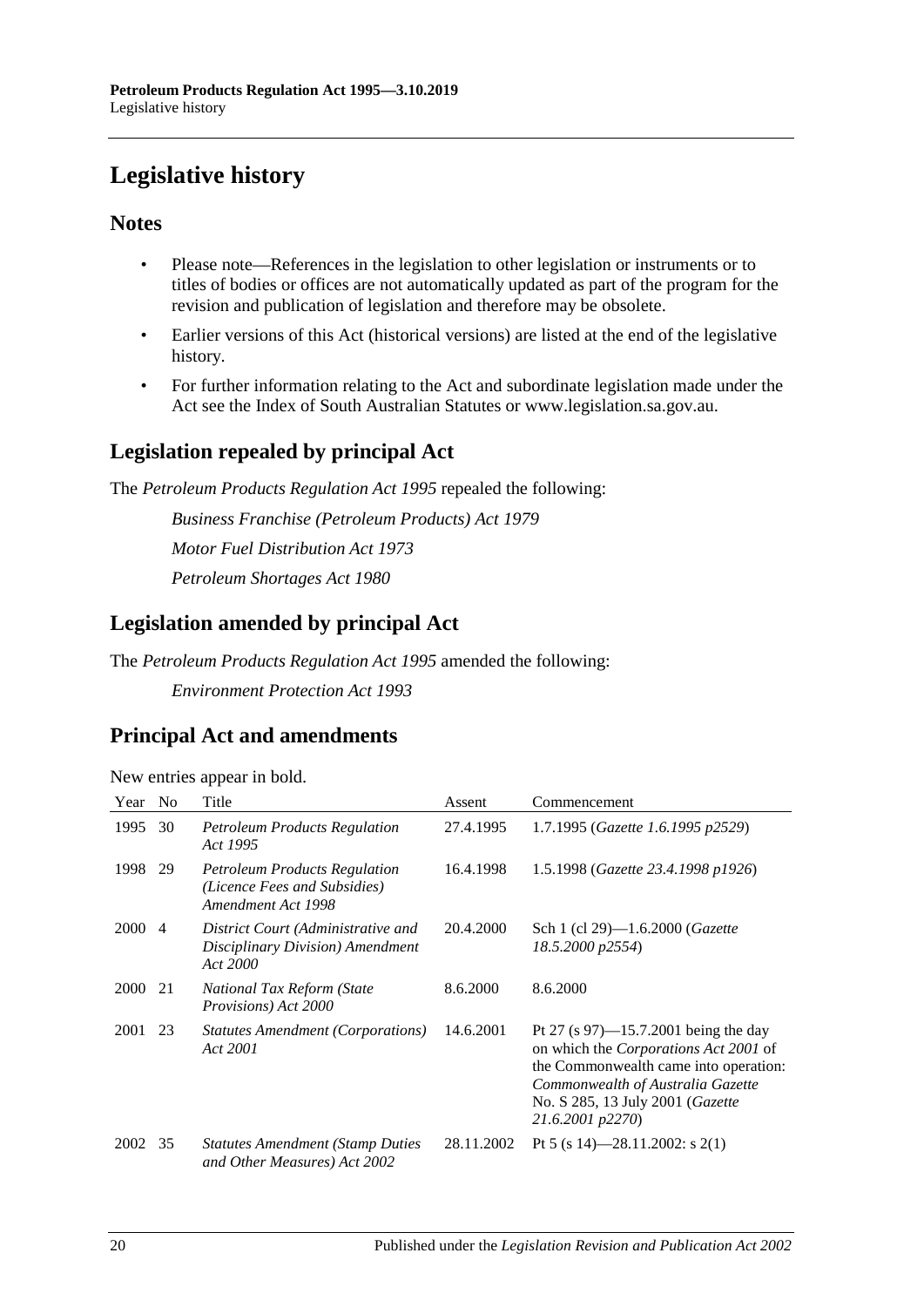| 2007    | 35  | <b>Statutes Amendment (Petroleum</b><br>Products) Act 2007                        | 20.9.2007  | Pt 3 (ss $5-21$ )-1.7.2008 ( <i>Gazette</i><br>13.3.2008 p1006) |
|---------|-----|-----------------------------------------------------------------------------------|------------|-----------------------------------------------------------------|
| 2009    | 84  | <b>Statutes Amendment (Public Sector</b><br>Consequential Amendments) Act<br>2009 | 10.12.2009 | Pt 111 (s $263$ )—1.2.2010 ( <i>Gazette</i><br>28.1.2010 p320)  |
| 2010 22 |     | Statutes Amendment (Budget 2010)<br>Act 2010                                      | 18.11.2010 | Pt 9 (ss $45 - 58$ ) $-1.1.2011$ : s $2(5)$                     |
| 2011    | 36  | <b>Statutes Amendment (Directors'</b><br>Liability) Act 2011                      | 22.9.2011  | Pt 14 (ss $16-19-1.1.2012$ (Gazette<br>15.12.2011 p4988)        |
| 2017    | -51 | Statutes Amendment (SACAT No 2)<br>Act 2017                                       | 28.11.2017 | Pt 35 (ss 195 to 198)—22.2.2018<br>(Gazette 30.1.2018 p524)     |
| 2019    | 25  | <b>Statutes Amendment and Repeal</b><br>(Simplify) Act 2019                       | 3.10.2019  | Pt 34 (ss 75 & 76)-3.10.2019: s 2(1)                            |

# **Provisions amended**

New entries appear in bold.

Entries that relate to provisions that have been deleted appear in italics.

| Provision                                      | How varied                                                            | Commencement |
|------------------------------------------------|-----------------------------------------------------------------------|--------------|
| Long title                                     | amended under Legislation Revision and<br><b>Publication Act 2002</b> |              |
|                                                | substituted by 35/2007 s 5                                            | 1.7.2008     |
| Pt1                                            |                                                                       |              |
| s <sub>2</sub>                                 | omitted under Legislation Revision and<br><b>Publication Act 2002</b> |              |
| s <sub>3</sub>                                 | deleted by 29/1998 s 3                                                | 1.5.1998     |
| s <sub>4</sub>                                 |                                                                       |              |
| s(4(1))                                        |                                                                       |              |
| annual licence                                 | deleted by $29/1998 s 4(a)$                                           | 1.5.1998     |
| bulk end user<br>certificate                   | inserted by $29/1998 s 4(b)$                                          | 1.5.1998     |
|                                                | deleted by $21/2000 s 14(a)$                                          | 8.6.2000     |
| certificate                                    | inserted by $29/1998 s 4(b)$                                          | 1.5.1998     |
|                                                | deleted by $21/2000 s 14(a)$                                          | 8.6.2000     |
| bulk end user<br>certificate or<br>certificate | inserted by $21/2000 s 14(a)$                                         | 8.6.2000     |
|                                                | deleted by $22/2010 s 45(1)$                                          | 1.1.2011     |
| Commissioner                                   | amended by $29/1998$ s $4(c)$                                         | 1.5.1998     |
| Commonwealth<br>customs duty                   | inserted by $29/1998$ s $4(d)$                                        | 1.5.1998     |
| Commonwealth<br>excise duty                    | inserted by $29/1998$ s $4(d)$                                        | 1.5.1998     |
| condition                                      | amended by $29/1998$ s $4(e)$                                         | 1.5.1998     |
|                                                | amended by 22/2010 s 45(2)                                            | 1.1.2011     |
| <b>Consumer Price</b><br><i>Index</i>          | deleted by $29/1998 s 4(f)$                                           | 1.5.1998     |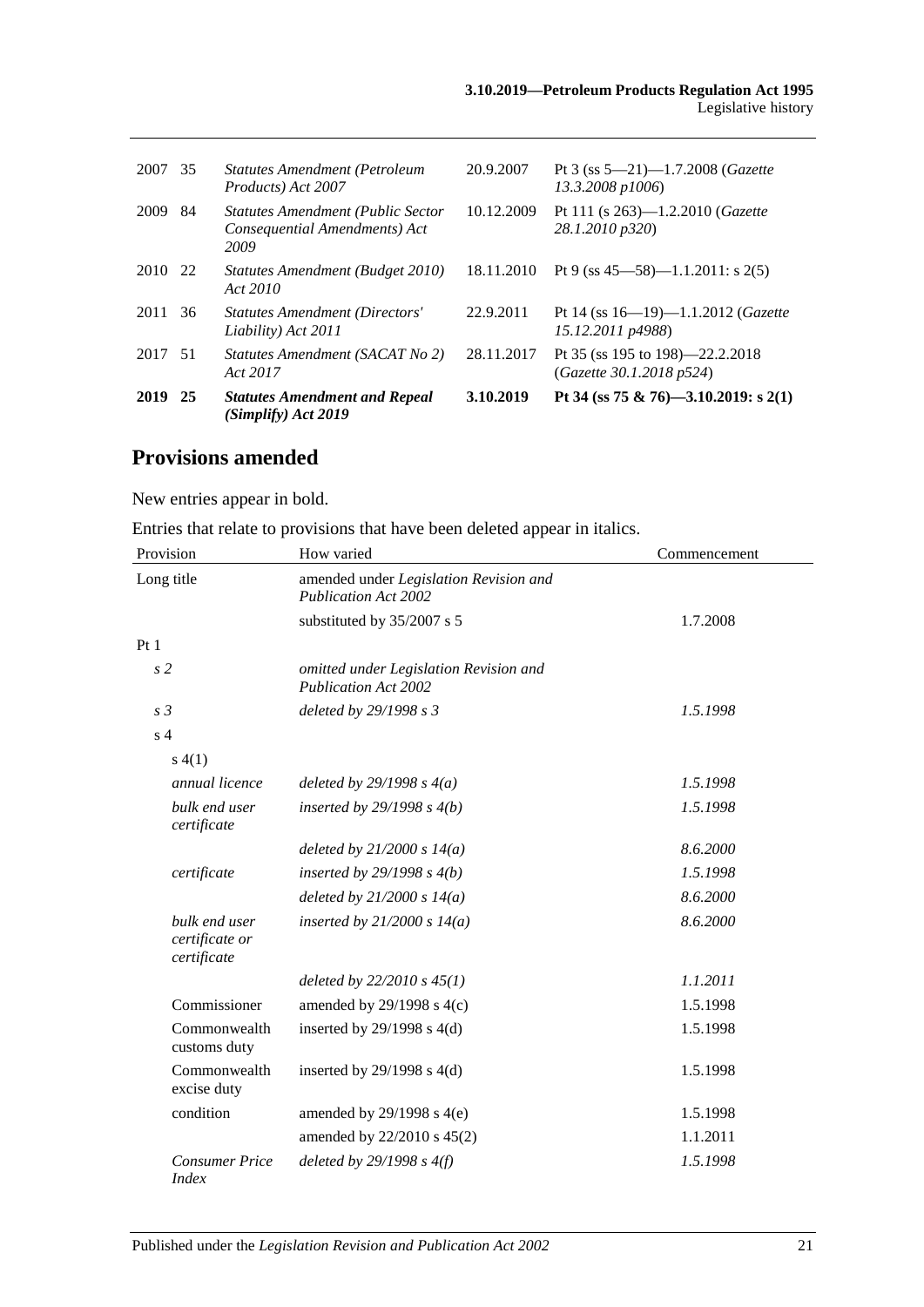#### **Petroleum Products Regulation Act 1995—3.10.2019** Legislative history

| conveyance                            | deleted by $35/2007 s 6$                          | 1.7.2008  |
|---------------------------------------|---------------------------------------------------|-----------|
| corresponding law                     | inserted by $29/1998$ s $4(g)$                    | 1.5.1998  |
| dangerous<br>situation                | deleted by 35/2007 s 6                            | 1.7.2008  |
| development<br>authorisation          | deleted by 35/2007 s 6                            | 1.7.2008  |
| eligible petroleum<br>products        | inserted by $29/1998$ s $4(h)$                    | 1.5.1998  |
| Environment<br><b>Protection Fund</b> | deleted by $29/1998 s 4(i)$                       | 1.5.1998  |
| <b>Highways Fund</b>                  | deleted by $29/1998 s 4(i)$                       | 1.5.1998  |
| industrial pump                       | deleted by $35/2007 s 6$                          | 1.7.2008  |
| licence                               | amended by $29/1998$ s $4(j)$                     | 1.5.1998  |
| member of a<br>group                  | deleted by $29/1998 s 4(k)$                       | 1.5.1998  |
| monthly licence                       | deleted by $29/1998 s 4(k)$                       | 1.5.1998  |
| user certificate                      | off-road diesel fuel inserted by $29/1998 s 4(l)$ | 1.5.1998  |
|                                       | deleted by $21/2000 s 14(b)$                      | 8.6.2000  |
| plant                                 | deleted by 35/2007 s 6                            | 1.7.2008  |
| prescribed retail<br>sale             | deleted by $35/2007 s 6$                          | 1.7.2008  |
| relevant period                       | deleted by $29/1998 s 4(m)$                       | 1.5.1998  |
| retail licence                        | inserted by $29/1998$ s $4(m)$                    | 1.5.1998  |
| <b>Retail Outlets</b><br><b>Board</b> | deleted by 35/2007 s 6                            | 1.7.2008  |
| retail sale                           | amended by $29/1998$ s $4(n)$                     | 1.5.1998  |
| Tribunal                              | inserted by 51/2017 s 195                         | 22.2.2018 |
| voting share                          | deleted by $29/1998 s 4(o)$                       | 1.5.1998  |
| wholesale                             | inserted by $29/1998$ s $4(0)$                    | 1.5.1998  |
| wholesale licence                     | inserted by 29/1998 s 4(o)                        | 1.5.1998  |
| s(4(2)                                | substituted by $29/1998$ s $4(p)$                 | 1.5.1998  |
| $s$ 4A                                | inserted by 29/1998 s 5                           | 1.5.1998  |
| $s$ 4 $B$                             | inserted by $29/1998 s 5$                         | 1.5.1998  |
|                                       | deleted by 22/2010 s 46                           | 1.1.2011  |
| $s \, 4C$                             | inserted by 29/1998 s 5                           | 1.5.1998  |
|                                       | deleted by 21/2000 s 15                           | 8.6.2000  |
| s 4D                                  | inserted by 29/1998 s 5                           | 1.5.1998  |
| s <sub>5</sub>                        | deleted by 22/2010 s 47                           | 1.1.2011  |
| s 7                                   |                                                   |           |
| s(7(2)                                | deleted by 35/2007 s 7                            | 1.7.2008  |
| Pt 2                                  |                                                   |           |
| Pt 2 Div 1                            | heading deleted by 29/1998 s 6                    | 1.5.1998  |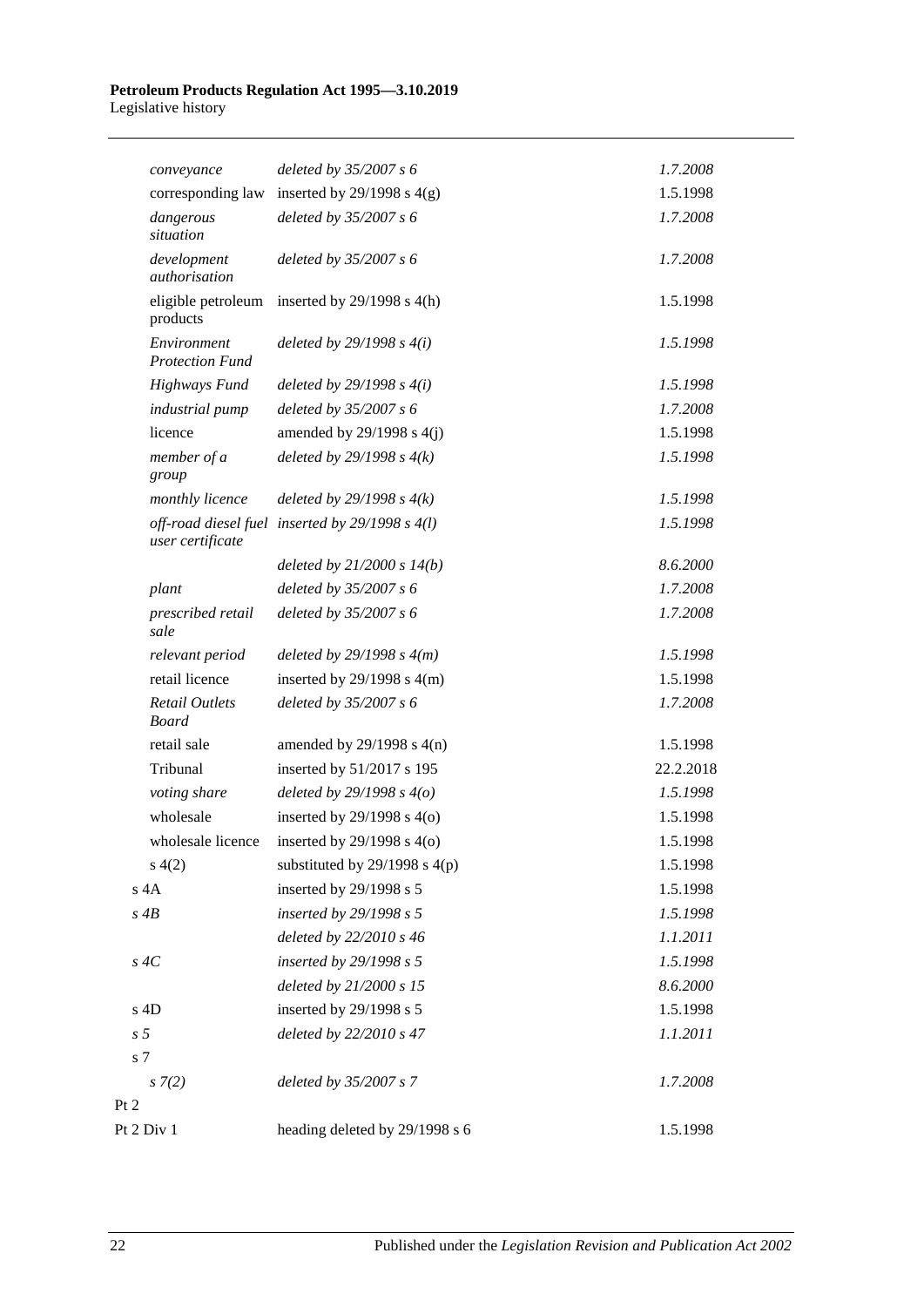| s 8 before<br>substitution by<br>35/2007 |                                                   |          |
|------------------------------------------|---------------------------------------------------|----------|
| $s \, \mathcal{S}(1)$                    | amended by $29/1998 s 7(a)$                       | 1.5.1998 |
| $s \& (1a)$                              | inserted by $29/1998 s 7(b)$                      | 1.5.1998 |
| $s \, 8(2)$                              | deleted by $29/1998 s 7(c)$                       | 1.5.1998 |
| $s8$                                     | substituted by 35/2007 s 8                        | 1.7.2008 |
|                                          | amended by 22/2010 s 48                           | 1.1.2011 |
| s 9                                      |                                                   |          |
| $s \, 9(2)$                              | deleted by $29/1998 s 8(a)$                       | 1.5.1998 |
| $s \, 9(3)$                              | amended by 29/1998 s 8(b)                         | 1.5.1998 |
| $s\,9(4)$ and (5)                        | deleted by $29/1998 s 8(c)$                       | 1.5.1998 |
| s 10                                     |                                                   |          |
| $s$ $10(1)$                              | deleted by $29/1998 s 9(a)$                       | 1.5.1998 |
| 10(2)                                    | amended by 29/1998 s 9(b)                         | 1.5.1998 |
|                                          | substituted by 35/2007 s 9                        | 1.7.2008 |
| s 10(4)                                  | amended by 29/1998 s 9(c)                         | 1.5.1998 |
| s 10(5)                                  | inserted by $29/1998$ s $9(d)$                    | 1.5.1998 |
| s 11                                     |                                                   |          |
| s 11(2)                                  | amended by 29/1998 s 10                           | 1.5.1998 |
|                                          | (a)—(e) deleted by $35/2007$ s $10(1)$            | 1.7.2008 |
|                                          | amended by 35/2007 s 10(2)                        | 1.7.2008 |
|                                          | (ga) deleted by $22/2010$ s 49                    | 1.1.2011 |
| $s\,II(3)$                               | deleted by $35/2007 s 10(3)$                      | 1.7.2008 |
| s 12                                     |                                                   |          |
| s 12(2)                                  | amended by 35/2007 s 11                           | 1.7.2008 |
| s 13                                     |                                                   |          |
| s 13(3)                                  | inserted by 29/1998 s 11                          | 1.5.1998 |
| $ss 14 - 16$                             | deleted by 35/2007 s 12                           | 1.7.2008 |
| s 17                                     | amended by 35/2007 s 13                           | 1.7.2008 |
| s 19                                     | deleted by 35/2007 s 14                           | 1.7.2008 |
| Pt 2 Div 2                               | deleted by 29/1998 s 12                           | 1.5.1998 |
| 22/2010                                  | Pt 2A before deletion by inserted by 29/1998 s 13 | 1.5.1998 |
| s 20                                     |                                                   |          |
| $s\,20(3)$                               | substituted by $21/2000 s 16(a)$                  | 8.6.2000 |
| $s\,20(5)$                               | deleted by $21/2000 s 16(b)$                      | 8.6.2000 |
| $s\,20(7)$                               | deleted by $21/2000 s 16(c)$                      | 8.6.2000 |
| $s\,20(8)$                               | substituted by $21/2000 s 16(d)$                  | 8.6.2000 |
| $s\,20(10)$                              | deleted by $21/2000 s 16(e)$                      | 8.6.2000 |
| s23                                      |                                                   |          |
| $s\,23(7)$                               | deleted by $21/2000 s 17(a)$                      | 8.6.2000 |
| $s\,23(12)$                              | deleted by $21/2000 s 17(b)$                      | 8.6.2000 |
| ss 23B and 23C                           | deleted by 21/2000 s 18                           | 8.6.2000 |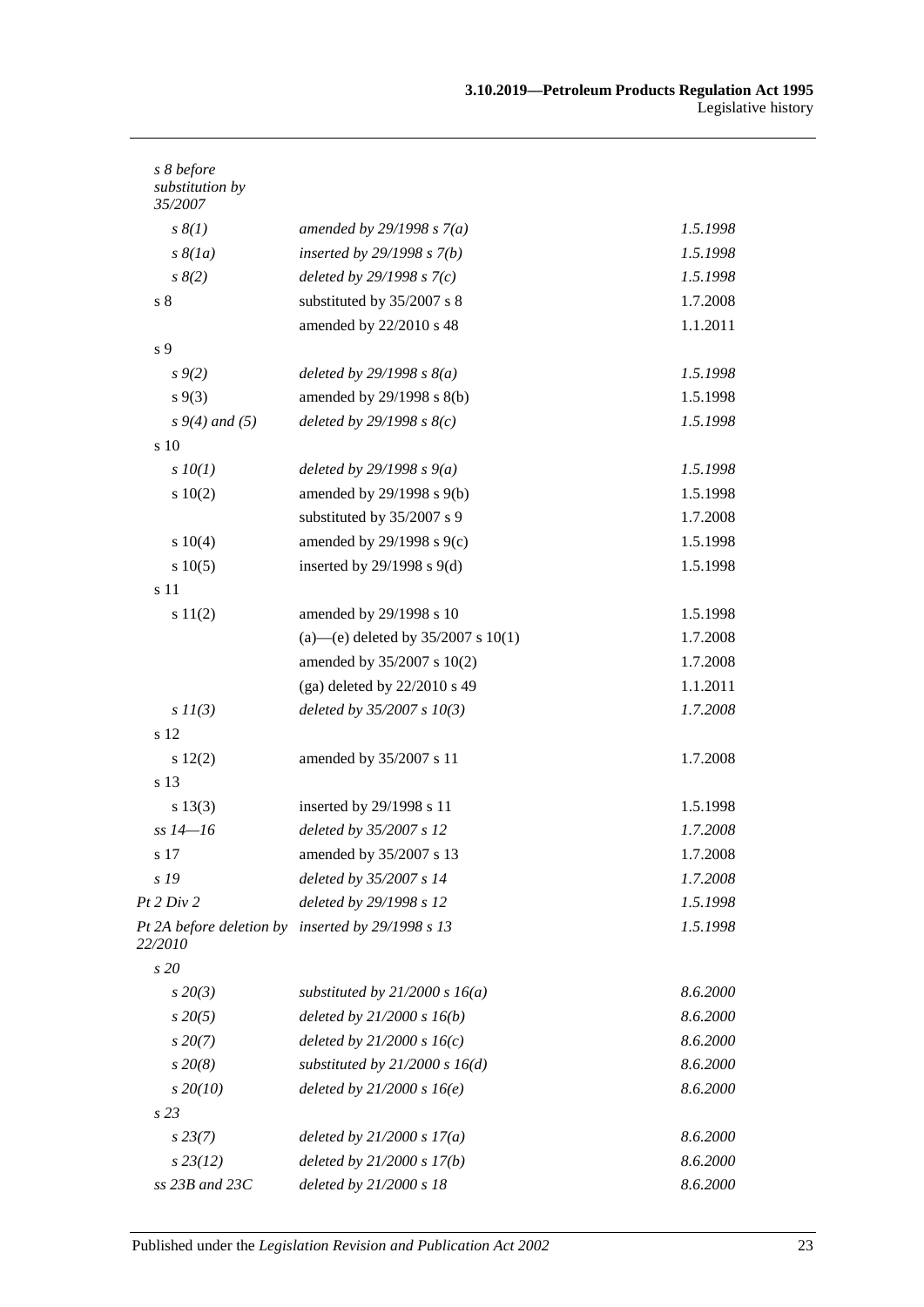#### **Petroleum Products Regulation Act 1995—3.10.2019** Legislative history

| $s$ 23 $F$                             |                                              |           |
|----------------------------------------|----------------------------------------------|-----------|
| $s$ 23 $F(1)$                          | amended by 21/2000 s 19                      | 8.6.2000  |
| $s$ 231                                |                                              |           |
| $s$ 23 $I(1)$                          | substituted by $21/2000 s 20$                | 8.6.2000  |
| Pt 2A                                  | deleted by 22/2010 s 50                      | 1.1.2011  |
| Pt3                                    | deleted by 35/2007 s 15                      | 1.7.2008  |
| Pt4                                    | deleted by 35/2007 s 15                      | 1.7.2008  |
| Pt 5                                   |                                              |           |
| s 34                                   |                                              |           |
| $s \frac{34(2)}{2}$                    | substituted by 35/2007 s 16                  | 1.7.2008  |
| $s\,34(5)$                             | amended by 25/2019 s 75                      | 3.10.2019 |
| $s \frac{34(6)}{2}$                    | amended by 36/2011 s 16                      | 1.1.2012  |
| s 35                                   |                                              |           |
| $s \, 35(1)$                           | substituted by $29/1998$ s $14(a)$           | 1.5.1998  |
|                                        | amended by 36/2011 s 17                      | 1.1.2012  |
| $s \, 35(2)$                           | amended by 36/2011 s 17                      | 1.1.2012  |
| $s \, 35(3)$                           | amended by 29/1998 s 14(b)                   | 1.5.1998  |
| s <sub>36</sub>                        |                                              |           |
| $s \; 36(5)$ and (7)                   | amended by 36/2011 s 18                      | 1.1.2012  |
| s <sub>38</sub>                        |                                              |           |
| $s\,38(1)$                             | substituted by 25/2019 s 76                  | 3.10.2019 |
| $Pt\,6$                                | deleted by 35/2007 s 17                      | 1.7.2008  |
| Pt 7                                   | deleted by 35/2007 s 17                      | 1.7.2008  |
| Pt 8                                   |                                              |           |
| s 42                                   |                                              |           |
| $s\,42(4)$                             | amended by 29/1998 s 15                      | 1.5.1998  |
| s 44                                   |                                              |           |
| $s\,44(1)$                             | amended by 29/1998 s 16                      | 1.5.1998  |
|                                        | (c), (h), (i) deleted by $35/2007$ s $18(1)$ | 1.7.2008  |
|                                        | amended by 22/2010 s 51                      | 1.1.2011  |
| $s\,44(4)$                             | amended by 35/2007 s 18(2)                   | 1.7.2008  |
| Pt 9 before substitution<br>by 51/2017 |                                              |           |
| $s\,47$                                |                                              |           |
| $s\,47(1)$                             | amended by 29/1998 s $17(a)$ —(c)            | 1.5.1998  |
|                                        | (f) deleted by $35/2007 s 19(1)$             | 1.7.2008  |
|                                        | (ab) deleted by $22/2010 s 52(1)$            | 1.1.2011  |
|                                        | (ca) deleted by $22/2010 s 52(2)$            | 1.1.2011  |
|                                        | (e) and (ea) deleted by $22/2010 s 52(3)$    | 1.1.2011  |
| $s\,47(2)$                             | deleted by $4/2000 s 9(1)$ (Sch 1 cl 29(a))  | 1.6.2000  |
| $s\,47(3)$                             | amended by 29/1998 s 17(d), (e)              | 1.5.1998  |
|                                        | amended by 22/2010 s 52(4)                   | 1.1.2011  |
| $s\,47(4)$                             | amended by 29/1998 s 17(f)                   | 1.5.1998  |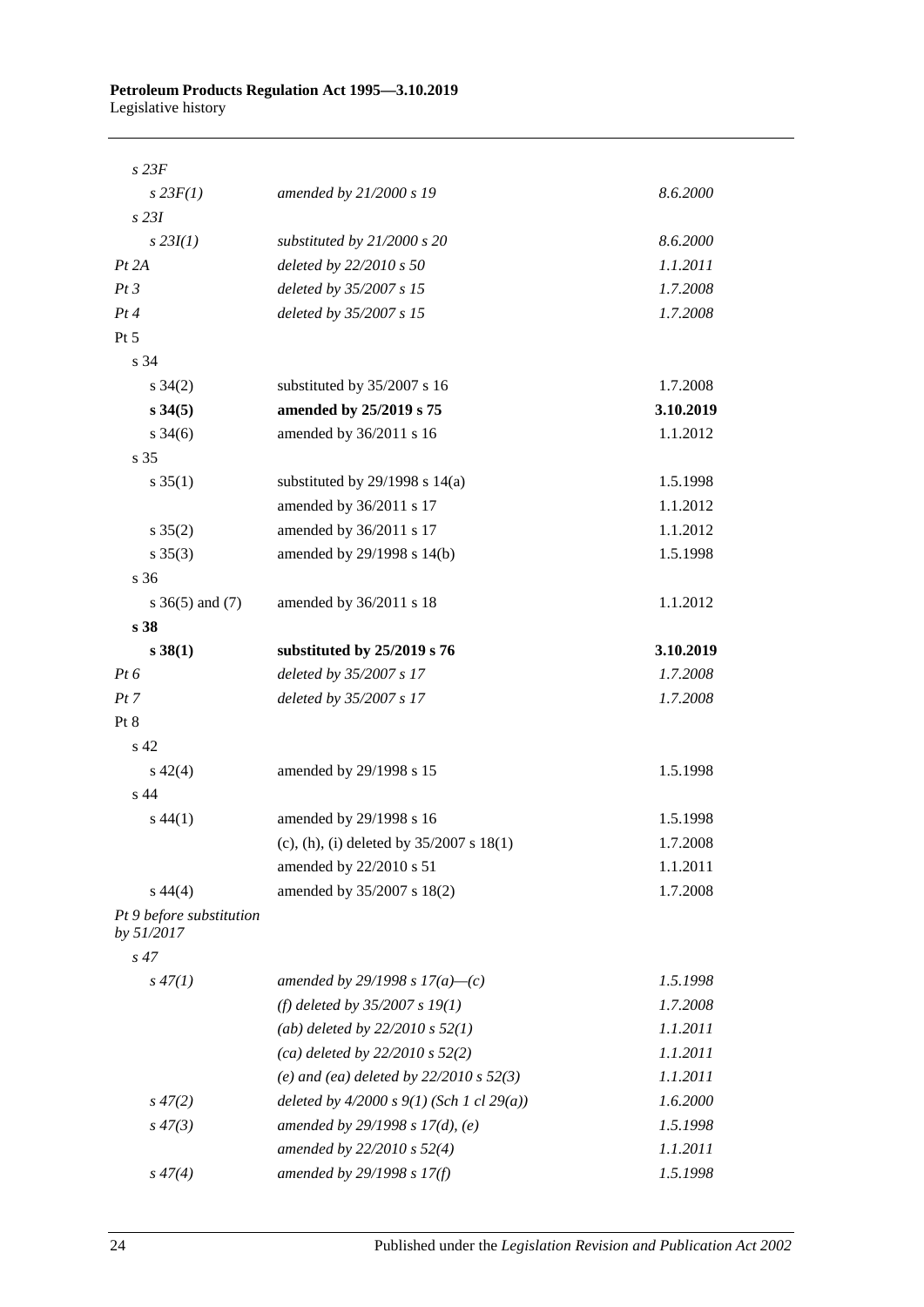|                   | deleted by $22/2010$ s $52(5)$                  | 1.1.2011   |
|-------------------|-------------------------------------------------|------------|
| $s\,47(5)$        | amended by 29/1998 s 17(g), (h)                 | 1.5.1998   |
|                   | (c) deleted by $35/2007 s 19(2)$                | 1.7.2008   |
| $s\,47(6)$        | deleted by $4/2000 s 9(1)$ (Sch 1 cl 29(b))     | 1.6.2000   |
| $s\,47(7)$        | substituted by $29/1998 s 17(i)$                | 1.5.1998   |
|                   | (e) deleted by $35/2007 s 19(3)$                | 1.7.2008   |
|                   | (b) deleted by $22/2010 s 52(6)$                | 1.1.2011   |
|                   | (d) deleted by $22/2010 s 52(7)$                | 1.1.2011   |
| $s\,47(8)$        | substituted by $4/2000 s 9(1)$ (Sch 1 cl 29(c)) | 1.6.2000   |
|                   | deleted by 35/2007 s 19(4)                      | 1.7.2008   |
| $s\,47(9)$        | deleted by $4/2000 s 9(1)$ (Sch 1 cl 29(d))     | 1.6.2000   |
| $s\,47(10)$       | deleted by $4/2000 s 9(1)$ (Sch 1 cl 29(e))     | 1.6.2000   |
| $s\,47(11)$       | deleted by $4/2000 s 9(1)$ (Sch 1 cl 29(f))     | 1.6.2000   |
| Pt 9              | substituted by 51/2017 s 196                    | 22.2.2018  |
| Pt 10             | deleted by 29/1998 s 18                         | 1.5.1998   |
| Pt 11             |                                                 |            |
| s 50              |                                                 |            |
| s 50(1)           | substituted by 29/1998 s 19                     | 1.5.1998   |
|                   | amended by 21/2000 s 21                         | 8.6.2000   |
|                   | substituted by 22/2010 s 53                     | 1.1.2011   |
| s 52              | substituted by 29/1998 s 20                     | 1.5.1998   |
| s 53              |                                                 |            |
| s $53(1)$ and (2) | amended by $29/1998$ s $21(a)$                  | 1.5.1998   |
| s 53(3)           | inserted by 29/1998 s 21(b)                     | 1.5.1998   |
| s 53(4)           | inserted by $29/1998$ s $21(b)$                 | 1.5.1998   |
|                   | substituted by 22/2010 s 54                     | 1.1.2011   |
| s 53A             | inserted by 29/1998 s 22                        | 1.5.1998   |
|                   | amended by 22/2010 s 55                         | 1.1.2011   |
| s 56              | amended by 29/1998 s 23                         | 1.5.1998   |
|                   | substituted by 35/2002 s 14                     | 28.11.2002 |
| s 56(3)           | amended by 22/2010 s 56                         | 1.1.2011   |
| s 56(5)           | amended by 51/2017 s 197                        | 22.2.2017  |
| s <sub>58</sub>   | deleted by 84/2009 s 263                        | 1.2.2010   |
| s 59              | deleted by 36/2011 s 19                         | 1.1.2012   |
| s 61              |                                                 |            |
| s 61(1)           | substituted by 29/1998 s 24                     | 1.5.1998   |
| s 62              |                                                 |            |
| s 62(1)           | amended by 29/1998 s 25                         | 1.5.1998   |
| s $62(1a)$        | inserted by 22/2010 s 57                        | 1.1.2011   |
| s 63              |                                                 |            |
| s 63(2)           | amended by 23/2001 s 97                         | 15.7.2001  |
| s 64              |                                                 |            |
| s 64(2a)          | inserted by 29/1998 s 26                        | 1.5.1998   |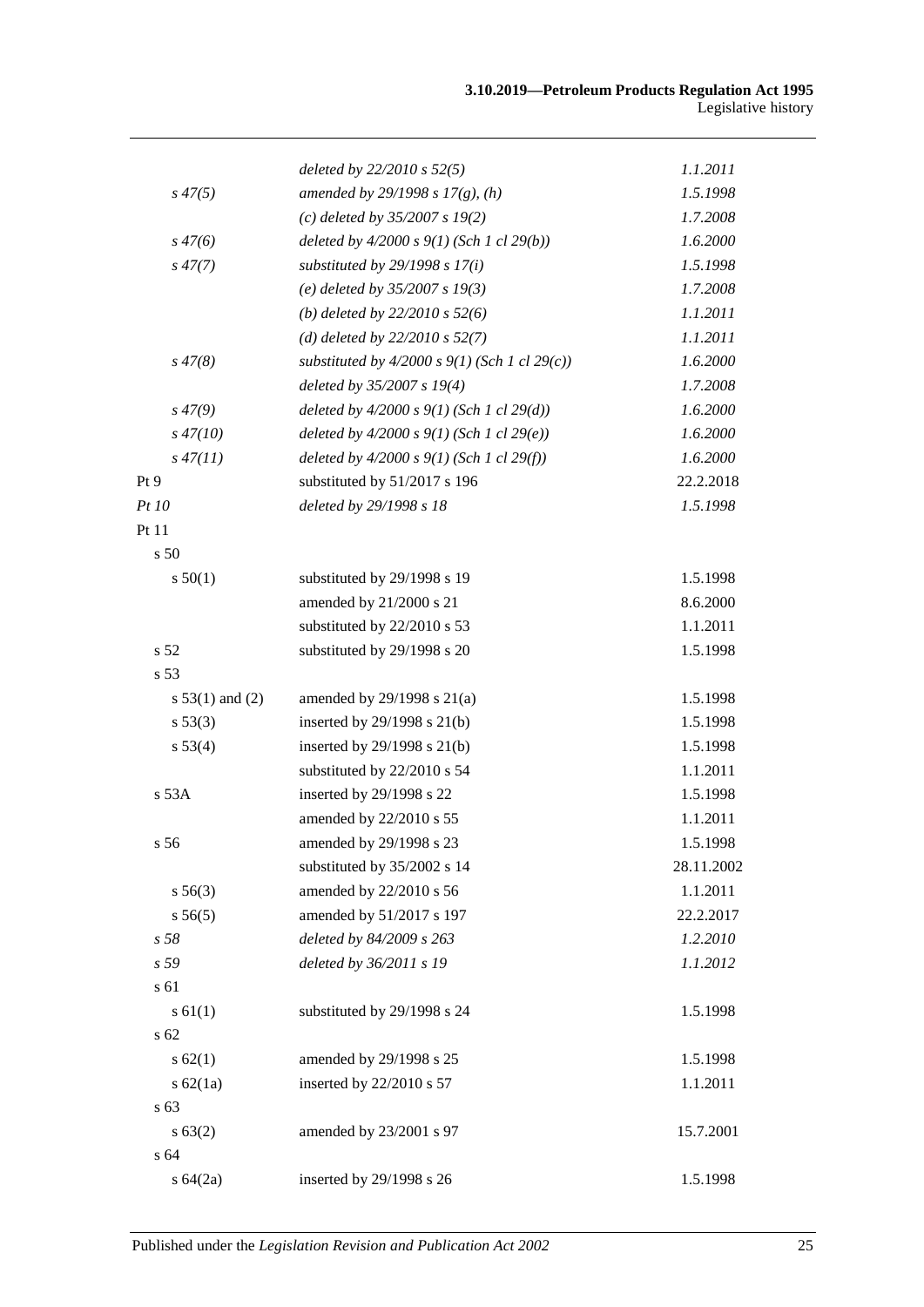#### **Petroleum Products Regulation Act 1995—3.10.2019** Legislative history

| s $64(3)$ and $(4)$                 | deleted by 35/2007 s 20                                               | 1.7.2008 |
|-------------------------------------|-----------------------------------------------------------------------|----------|
| Sch 1 before deletion by<br>35/2007 |                                                                       |          |
| cl.3                                |                                                                       |          |
| cl 3(1)                             | amended by 29/1998 s 27                                               | 1.5.1998 |
| Sch 1                               | deleted by $35/2007 s 21$                                             | 1.7.2008 |
| Sch <sub>2</sub>                    | deleted by 29/1998 s 28                                               | 1.5.1998 |
| Sch 3 before deletion by<br>35/2007 |                                                                       |          |
| cl1                                 | omitted under Legislation Revision and<br>Publication Act 2002        |          |
| Sch <sub>3</sub>                    | deleted by $35/2007 s 21$                                             | 1.7.2008 |
| Sch 4                               | omitted under Legislation Revision and<br><b>Publication Act 2002</b> |          |

# **Transitional etc provisions associated with Act or amendments**

## *Statutes Amendment (Budget 2010) Act 2010*

## **58—Transitional provision**

The amendments made by this Act to the *[Petroleum Products Regulation Act](http://www.legislation.sa.gov.au/index.aspx?action=legref&type=act&legtitle=Petroleum%20Products%20Regulation%20Act%201995) 1995* (the *principal Act*) do not affect—

- (a) an entitlement to a subsidy that arose under Part 2A of the principal Act in relation to petroleum products sold or purchased before the repeal of that Part by this Act (and a claim for any such subsidy that has not been made or determined before that repeal is to be made or determined (as the case requires) as if Part 2A were still in force); or
- (b) the Commissioner's right to require the payment or repayment of an amount under section 23 of the principal Act (as if that section were still in force); or
- (c) the right of—
	- (i) a claimant for a subsidy under the principal Act to appeal to the Administrative and Disciplinary Division of the District Court against a decision by the Commissioner on the claim; or
	- (ii) a person to whom the Commissioner has given a notice under section 23 of the principal Act requiring the payment or repayment of an amount to appeal to the Administrative and Disciplinary Division of the District Court against the decision to issue the notice,

(as if section 47 of the principal Act had not been amended by this Act).